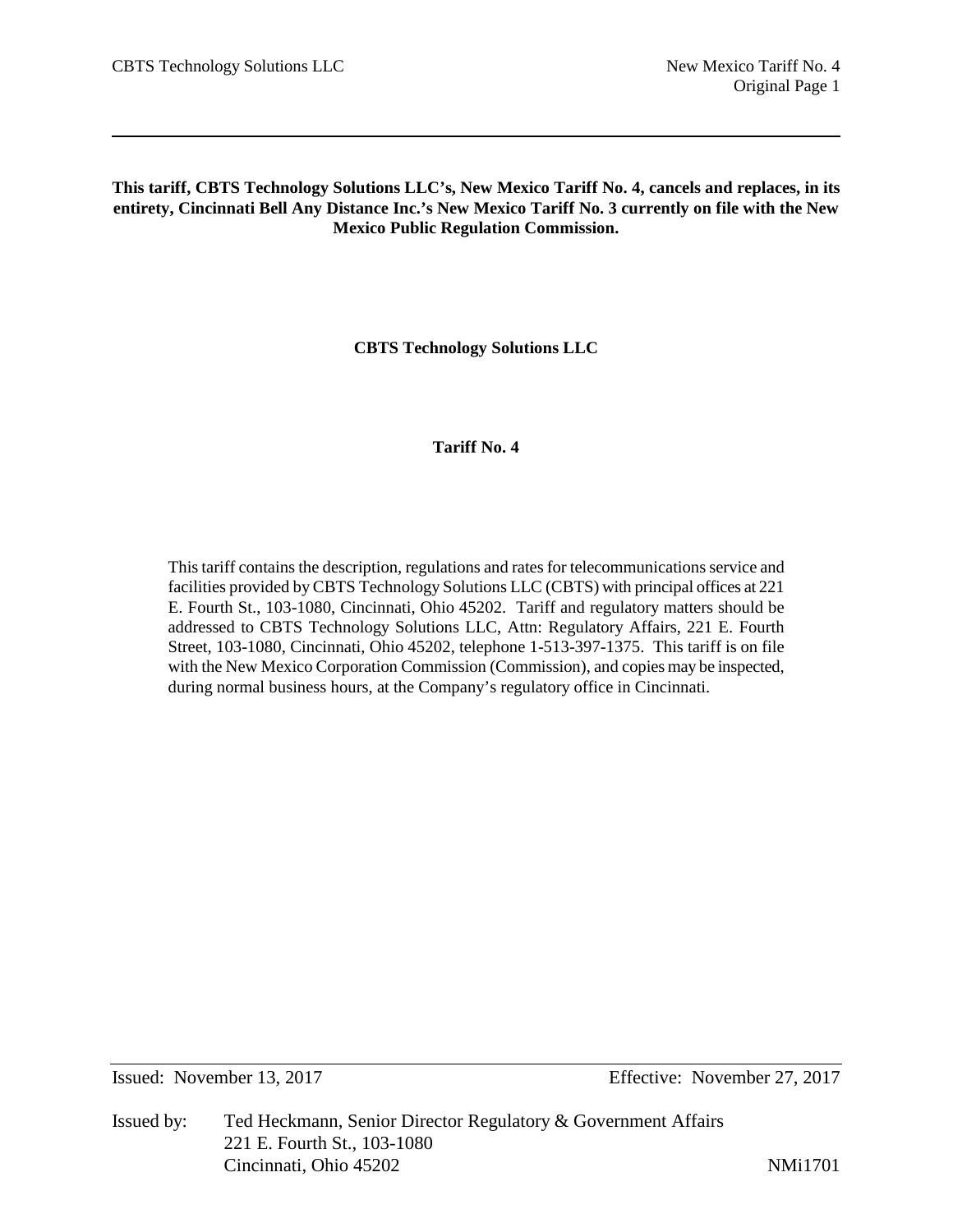# CHECK SHEET

Pages of this tariff, as indicated below, are effective as of the date shown at the bottom of the respective pages. Original and revised pages, as named below, comprise all changes from the original tariff and are currently in effect as of the date on the bottom of this page.

| <b>PAGE</b>    | <b>REVISION</b> |        | <b>PAGE</b> | <b>REVISION</b> |        | <b>PAGE</b> | <b>REVISION</b> |
|----------------|-----------------|--------|-------------|-----------------|--------|-------------|-----------------|
| $\mathbf{1}$   | Original        | $\ast$ | 31          | Original        | $\ast$ |             |                 |
| $\overline{c}$ | Original        | $\ast$ | 32          | Original        | $\ast$ |             |                 |
| 3              | Original        | *      | 33          | Original        | $\ast$ |             |                 |
| $\overline{4}$ | Original        | *      | 34          | Original        | $\ast$ |             |                 |
| 5              | Original        | $\ast$ | 35          | Original        | $\ast$ |             |                 |
| 6              | Original        | $\ast$ | 36          | Original        | $\ast$ |             |                 |
| 7              | Original        | $\ast$ | 37          | Original        | $\ast$ |             |                 |
| 8              | Original        | *      | 38          | Original        | $\ast$ |             |                 |
| 9              | Original        | *      | 39          | Original        | $\ast$ |             |                 |
| 10             | Original        | $\ast$ | 40          | Original        | $\ast$ |             |                 |
| 11             | Original        | $\ast$ |             |                 |        |             |                 |
| 12             | Original        | $\ast$ |             |                 |        |             |                 |
| 13             | Original        | $\ast$ |             |                 |        |             |                 |
| 14             | Original        | $\ast$ |             |                 |        |             |                 |
| 15             | Original        | $\ast$ |             |                 |        |             |                 |
| 16             | Original        | $\ast$ |             |                 |        |             |                 |
| 17             | Original        | $\ast$ |             |                 |        |             |                 |
| 18             | Original        | $\ast$ |             |                 |        |             |                 |
| 19             | Original        | $\ast$ |             |                 |        |             |                 |
| 20             | Original        | $\ast$ |             |                 |        |             |                 |
| 21             | Original        | $\ast$ |             |                 |        |             |                 |
| 22             | Original        | $\ast$ |             |                 |        |             |                 |
| 23             | Original        | $\ast$ |             |                 |        |             |                 |
| 24             | Original        | $\ast$ |             |                 |        |             |                 |
| 25             | Original        | $\ast$ |             |                 |        |             |                 |
| 26             | Original        | $\ast$ |             |                 |        |             |                 |
| 27             | Original        | $\ast$ |             |                 |        |             |                 |
| 28             | Original        | $\ast$ |             |                 |        |             |                 |
| 29             | Original        | $\ast$ |             |                 |        |             |                 |
| 30             | Original        | $\ast$ |             |                 |        |             |                 |

\* - indicates those pages included with this filing

Issued: November 13, 2017 Effective: November 27, 2017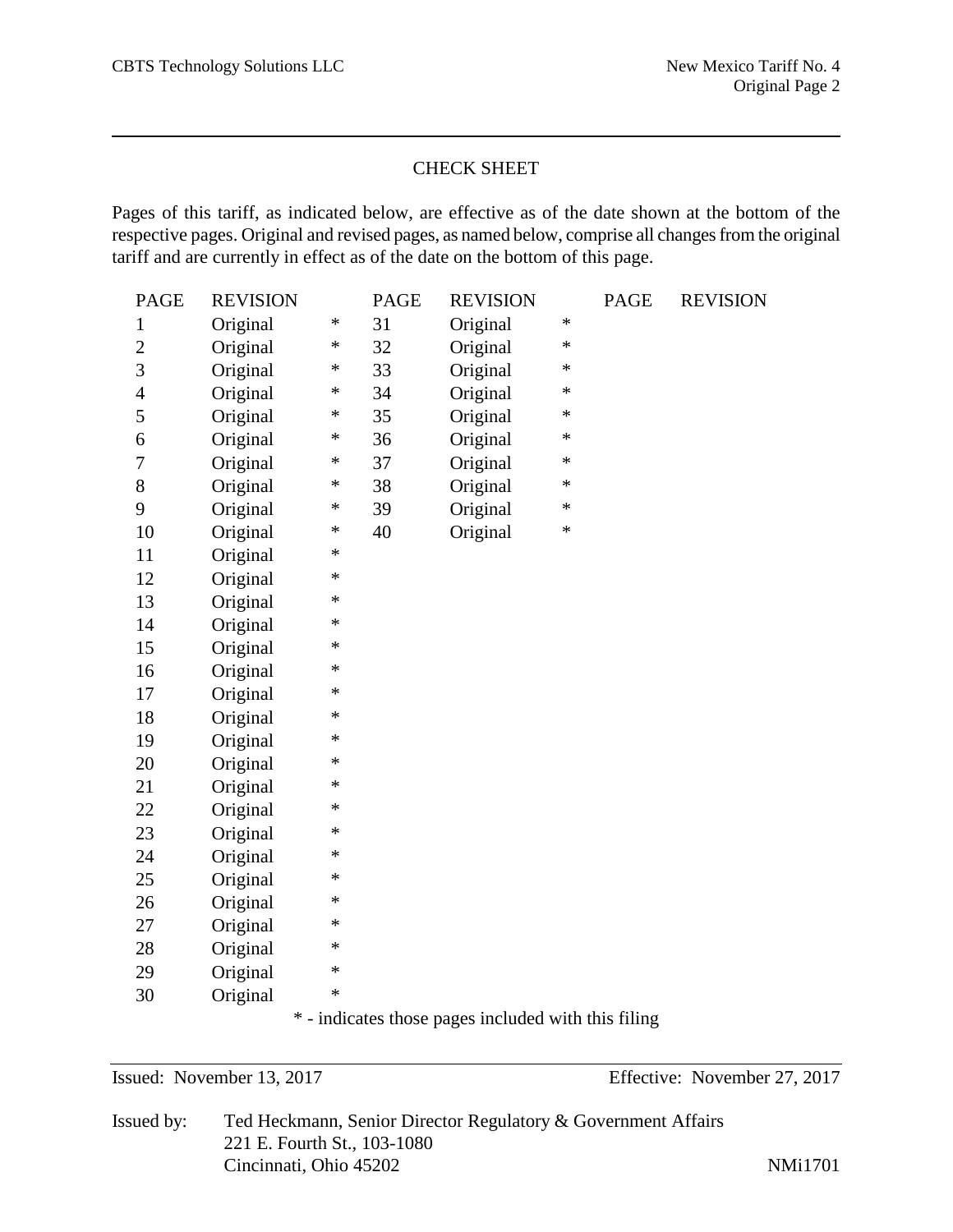# TABLE OF CONTENTS

Issued: November 13, 2017

Effective: November 27, 2017

Ted Heckmann, Senior Director Regulatory & Government Affairs Issued by: 221 E. Fourth St., 103-1080 Cincinnati, Ohio 45202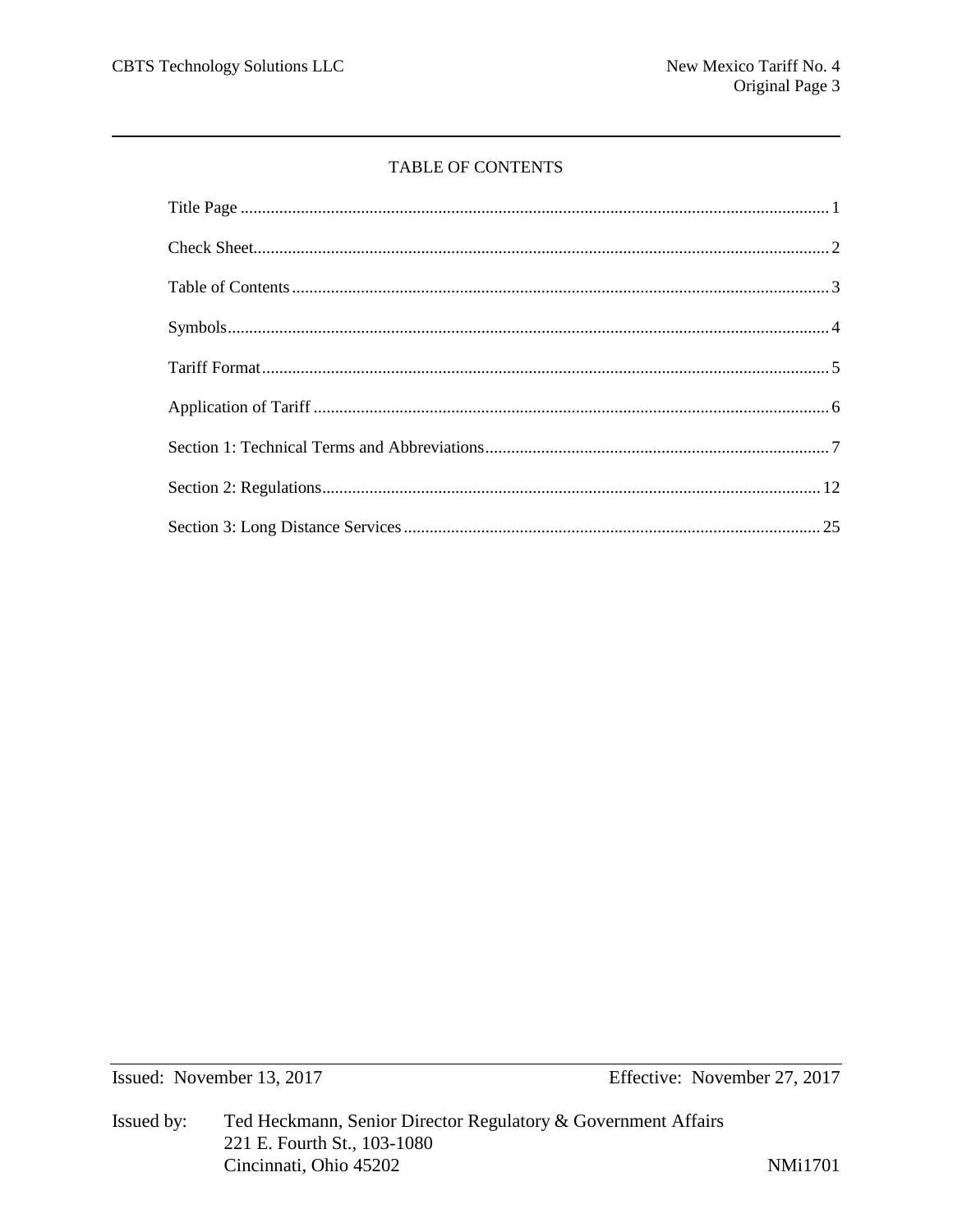# **SYMBOLS**

The following are the only symbols used for the purposes indicated below:

- C Change in regulation or rate structure.
- D Delete or discontinue
- I Increase in rate.
- M Moved from another tariff location.
- N New rate or regulation.
- R Reduction in rate.
- T Change in text or regulation but no change in rate or charge.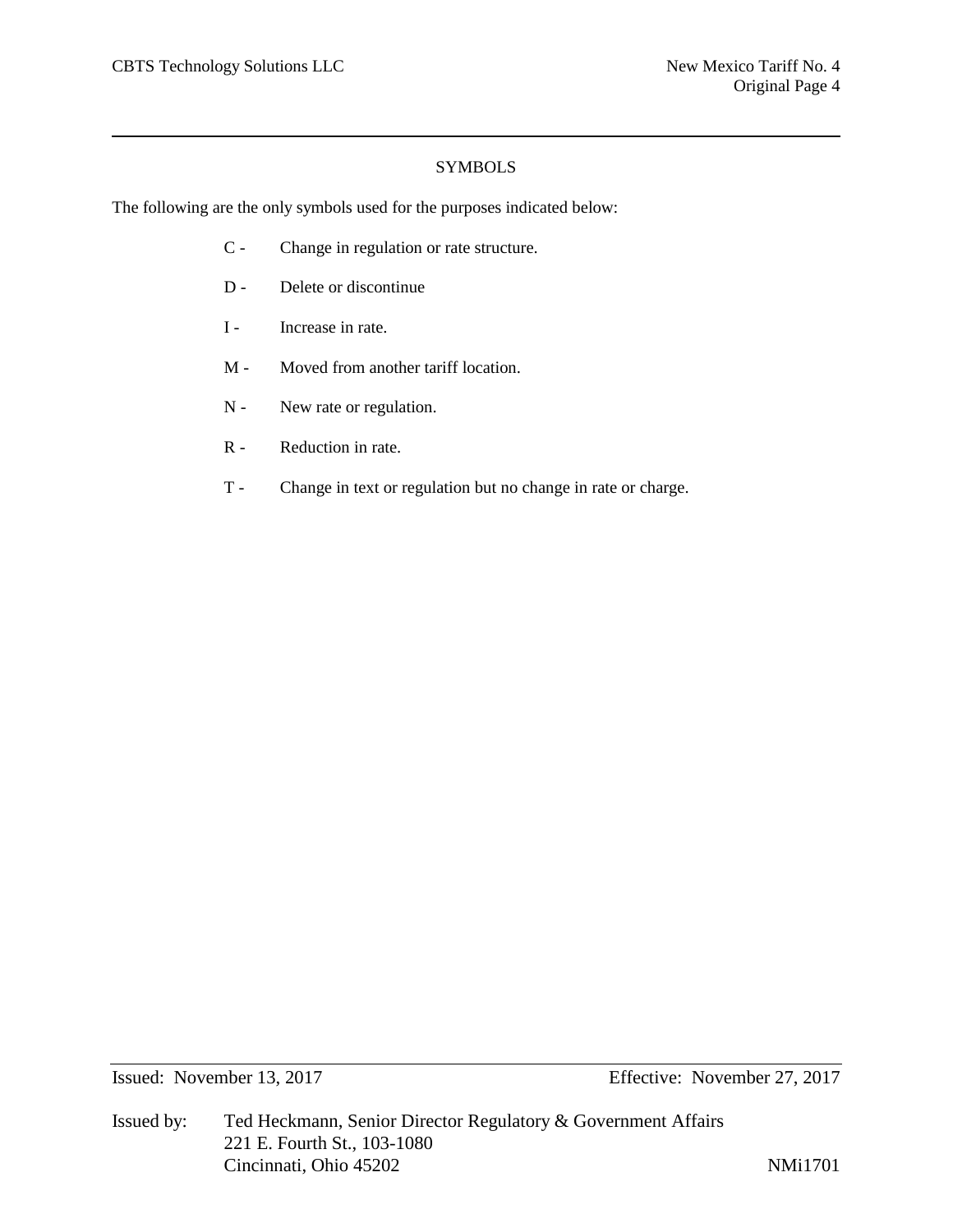# TARIFF FORMAT

- A. Page Numbering Page numbers appear in the upper right corner of the sheet. Pages are numbered sequentially. However, new pages are occasionally added to the tariff. When a new page is added between existing pages with whole numbers, a decimal is added. For example, a new page added between pages 34 and 35 would be page 34.1.
- B. Page Revisions Revision numbers also appear in the upper right corner of the page. These numbers are used to determine the most current page version on file with the Commission. For example, 4th Original Page 34 cancels the 3rd Original Page 34. Consult the check sheet for the page currently in effect.
- C. Paragraph Numbering Sequence There are nine levels of paragraph coding. Each level of coding is subservient to its next higher level of coding.
	- $\mathfrak{D}$ 2.1 2.1.1 2.1.1.A 2.1.1.A.1 2.1.1.A.1.(a) 2.1.1.A.1.(a).I  $2.1.1.A.1.(a).I.(i)$
- D. Check Sheet When a tariff is filed with the commission, an updated check sheet accompanies the filing. The check sheet lists the tariff pages, with a cross reference to the current revision number. When new sheets are added, the check sheet is changed to reflect the revision. All revisions made in a given filing are designated by an asterisk (\*). There will be no other symbols used on this sheet if these are the only changes made. The tariff user should refer to the latest check sheet to find out if a particular page is the most current on file with the Commission.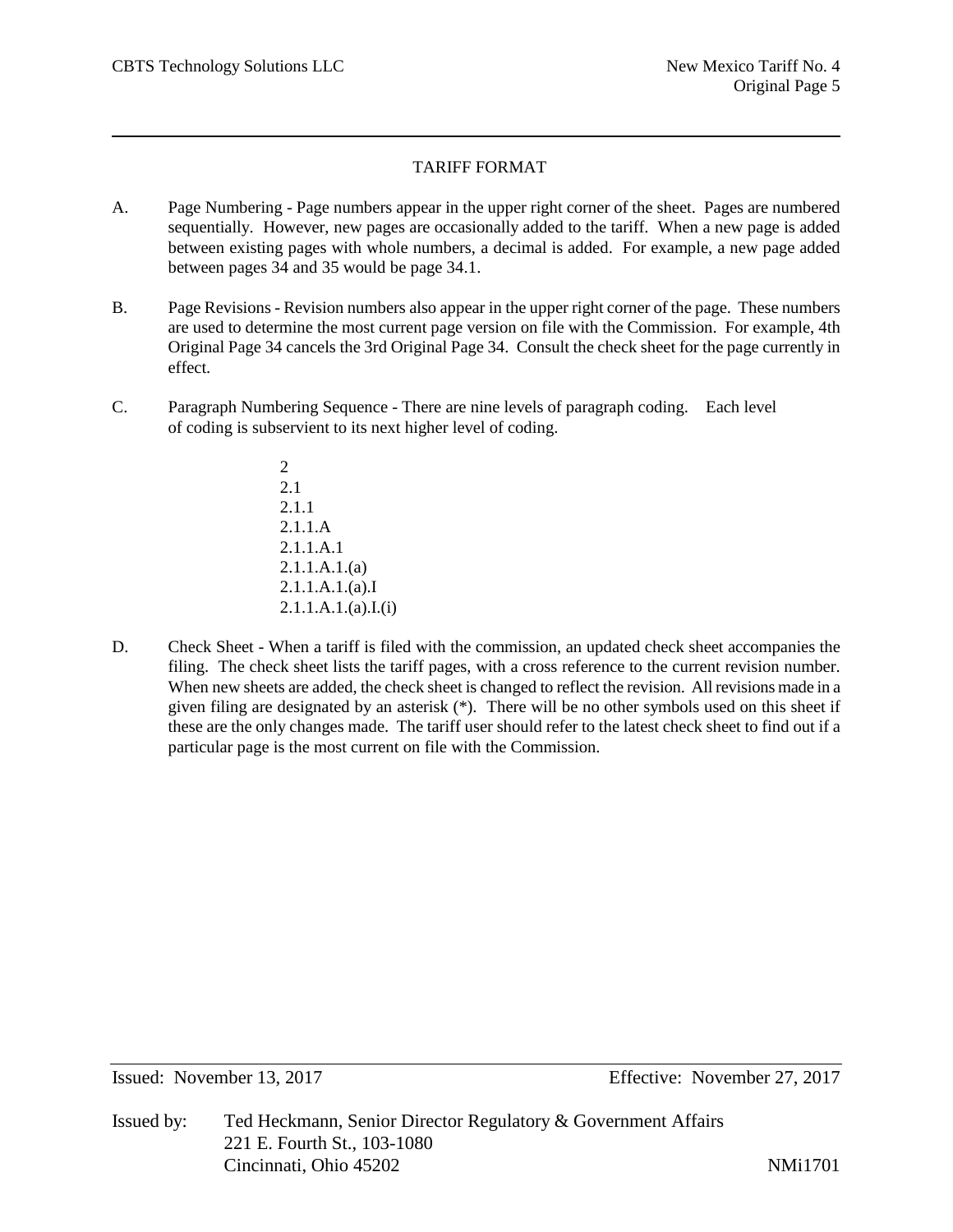# APPLICATION OF TARIFF

This tariff contains the regulations, rates and charges applicable to the provision of interexchange telecommunications services by CBTS Technology Solutions LLC for the use of Customers transmitting messages on behalf of their End Users within the State of New Mexico, subject to the jurisdiction of the New Mexico State Corporation Commission ("Commission").

This tariff is available for public inspection during normal business hours at the main office of CBTS Technology Solutions LLC, located at 221 E. Fourth Street, 103-1080, Cincinnati, Ohio 45202, and at the New Mexico State Corporation Commission, PERA Building, Room 518, 495 Old Santa Fe Trail, Santa Fe, New Mexico 87504.

Issued: November 13, 2017 Effective: November 27, 2017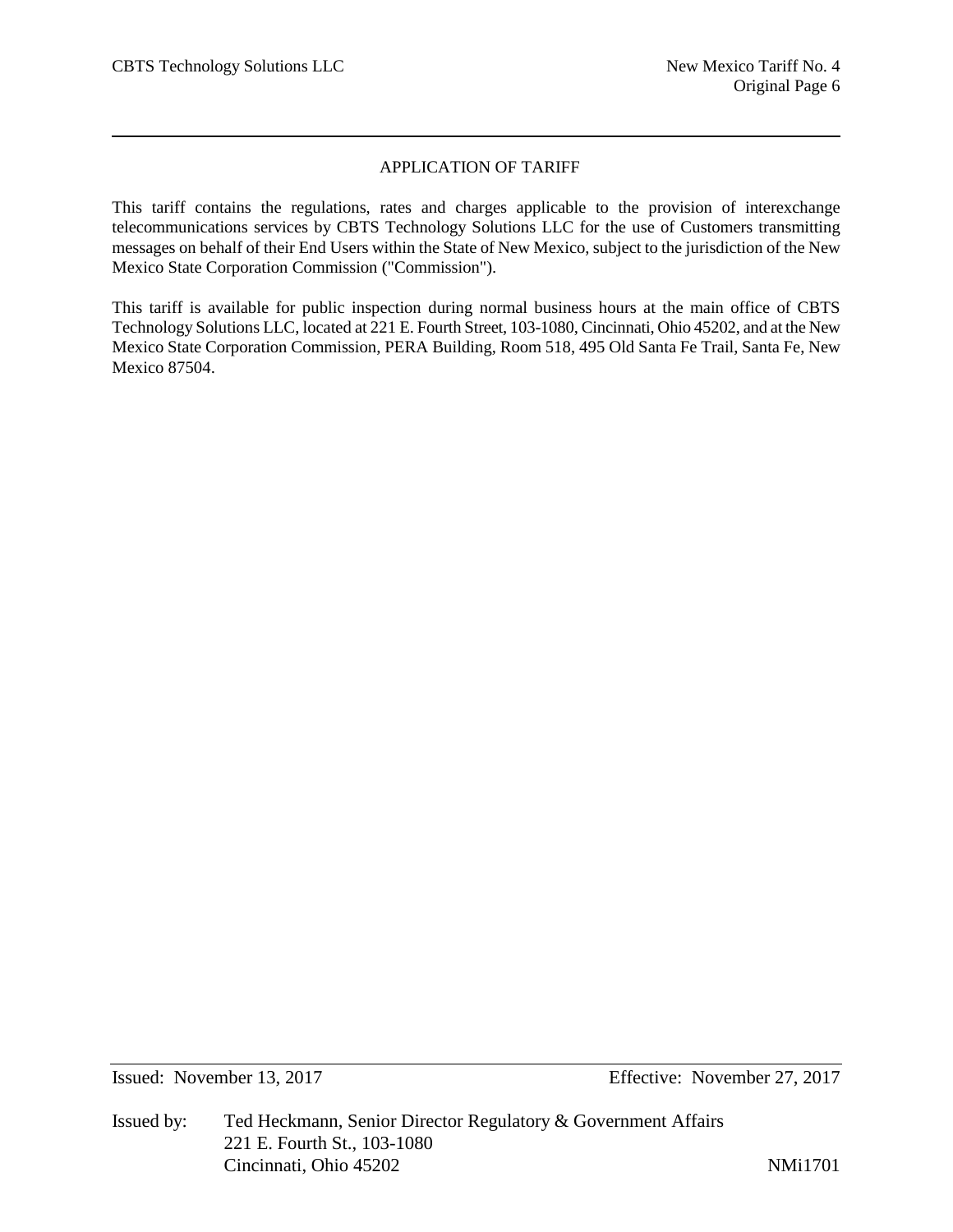# SECTION 1 - TECHNICAL TERMS AND ABBREVIATIONS

## 1.1 Definitions

Application for Service - a standard order form which includes all pertinent billing, technical and other descriptive information which will enable the carrier to provide the communication service.

ASR (Access Service Request) - Service order processed to the underlying local exchange or interexchange carrier.

Authorization Code - a numerical code, one or more of which are assigned to a customer to enable a reseller to identify use of service on its account and to bill the customer accordingly for such service. Multiple authorization codes may be assigned to a customer to identify individual users or groups of users on its account.

Authorized User - a person, firm, corporation or other entity authorized by the customer to receive or send communications.

Automatic Dialing Device - an apparatus provided by the carrier which, when attached to customer's telephone equipment, dials the carrier's facilities, emits an authorization code, and forwards the called number to the carrier's facilities.

Bandwidth - the total frequency band allocated for a channel.

Business Customer - any Customer of the Company who is not a Residential Customer as described herein.

Busy Hour - the two consecutive half hours during which the greatest volume of traffic is handled.

Cancellation of Order - a customer-initiated request to discontinue processing a service order, either in part or in its entirety, prior to its completion.

Carrier - CBTS Technology Solutions LLC, unless specifically stated otherwise.

Casual Caller - A caller that has not affirmatively selected the Company as its choice of a long distance service provider in advance of placing a long distance call.

Issued: November 13, 2017 Effective: November 27, 2017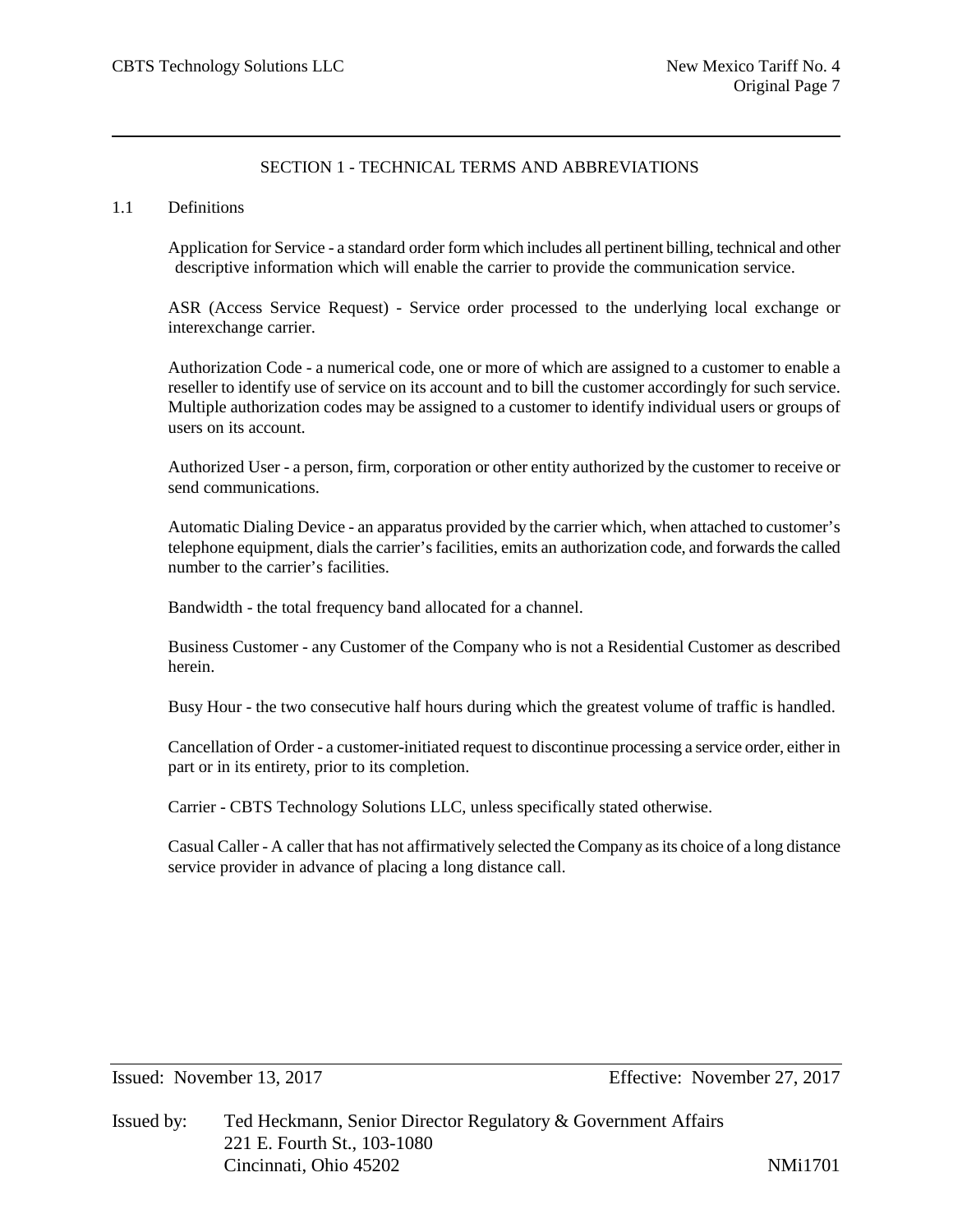## 1.1 Definition, (Cont'd.)

Company - CBTS Technology Solutions LLC, sometimes referred to as "carrier."

Completed Calls - calls answered at the distance end. If a customer is charged for an incomplete call, the Company will issue a one minute credit upon the customer's request.

Custom Account Coding - key, legend or table created by the customer for a unique project or account numbers for its private use.

Customer - the person, firm, corporation or other entity that orders or uses service and is responsible for payment of the rates and charges under a contract or this tariff.

Customer Premises Equipment - communications equipment located at the customer's premises. Such equipment may be provided by the customer or by The Company.

Day Rate Period - unless otherwise specified in this tariff, the Day Rate Period applies during the hours of 8:00 a.m. to, but not including 5:00 p.m., Monday through Friday.

Dedicated Port - a port on reseller's switch which is dedicated, at extra charge, to customer's exclusive use, and which is connected to the customer's premises by a private line furnished by the customer or the customer's serving local exchange company.

Delinquent or Delinquency - an account for which a bill or payment agreement for services or equipment has not been paid in full on or before the due date. Amounts due and unpaid after the due date may be subject to a late payment charge.

Disconnect - to render inoperable or to disable circuitry thus preventing outgoing and incoming toll communications service.

Dialed Number Information Service (DNIS) - A toll free service option, under which Carrier electronically transmits to Customer, identifying digits (up to 10 digits) that indicate which number was dialed when multiple numbers terminate on the same trunk group.

Issued: November 13, 2017 Effective: November 27, 2017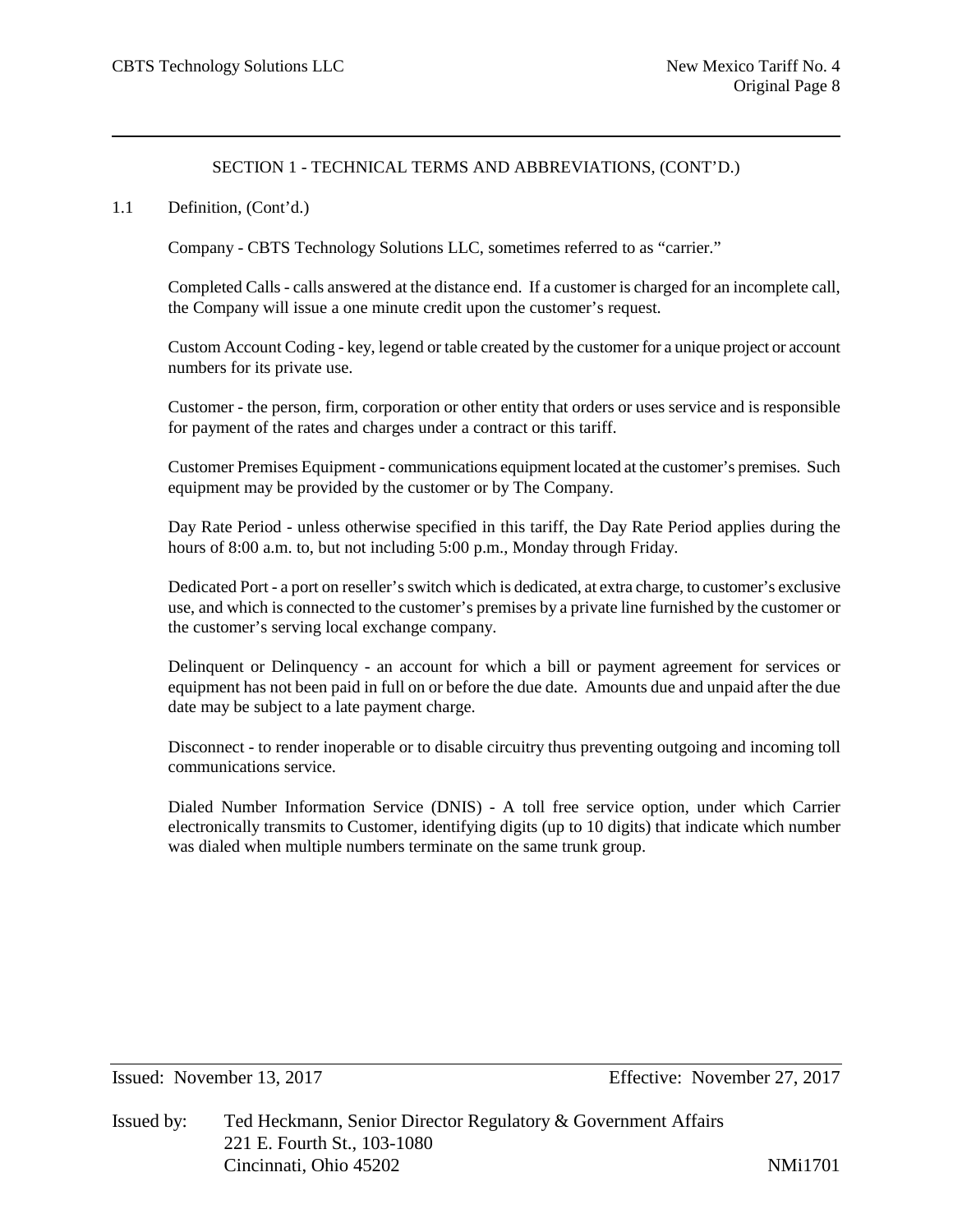## 1.1 Definition, (Cont'd.)

Evening Rate Period - unless otherwise specified in this tariff, the Evening Rate Period applies during the hours of 5:00 p.m. to, but not including 11:00 p.m., Sunday through Friday.

Excessive Call Attempt - a customer attempt to call over the carrier's network using an invalid authorization code during a measured 15 minute period, within which 10 or more incomplete call attempts are made by the customer from the same customer line, and where those attempts do not complete because the customer has not used a valid authorization code.

Expedite - The best effort acceleration of the installation date in advance of commitment date provided by the Company.

Holidays - for the purposes of this tariff recognized holidays are New Year's Day, Memorial Day, Independence Day, Labor Day, Thanksgiving Day and Christmas day.

Holiday Rate Period - the evening rate will apply to calls made on the Company recognized holidays, provided, however, that calls made on holidays during the Night/Weekend Rate Period shall be billed at the lower of the Evening Rate and the Night/Weekend Rate.

Interexchange Utility - a utility, resale carrier or other entity that provides intrastate telecommunications services and facilities between exchanges within the state, without regard to how such traffic is carried. A local exchange utility that provides exchange service may also be considered an interexchange utility.

Local Distribution Area - metropolitan locations served by the Company which have been defined by the local exchange telephone company as a local calling area under its local exchange tariff.

Measured Use Service - the provision of long distance measured time communications telephone service to customers who access the carrier's services at its switching and call processing equipment by means of access facilities obtained from another carrier by the customer or otherwise provided at its own expense (the customer is responsible for arranging for the access line).

Issued: November 13, 2017 Effective: November 27, 2017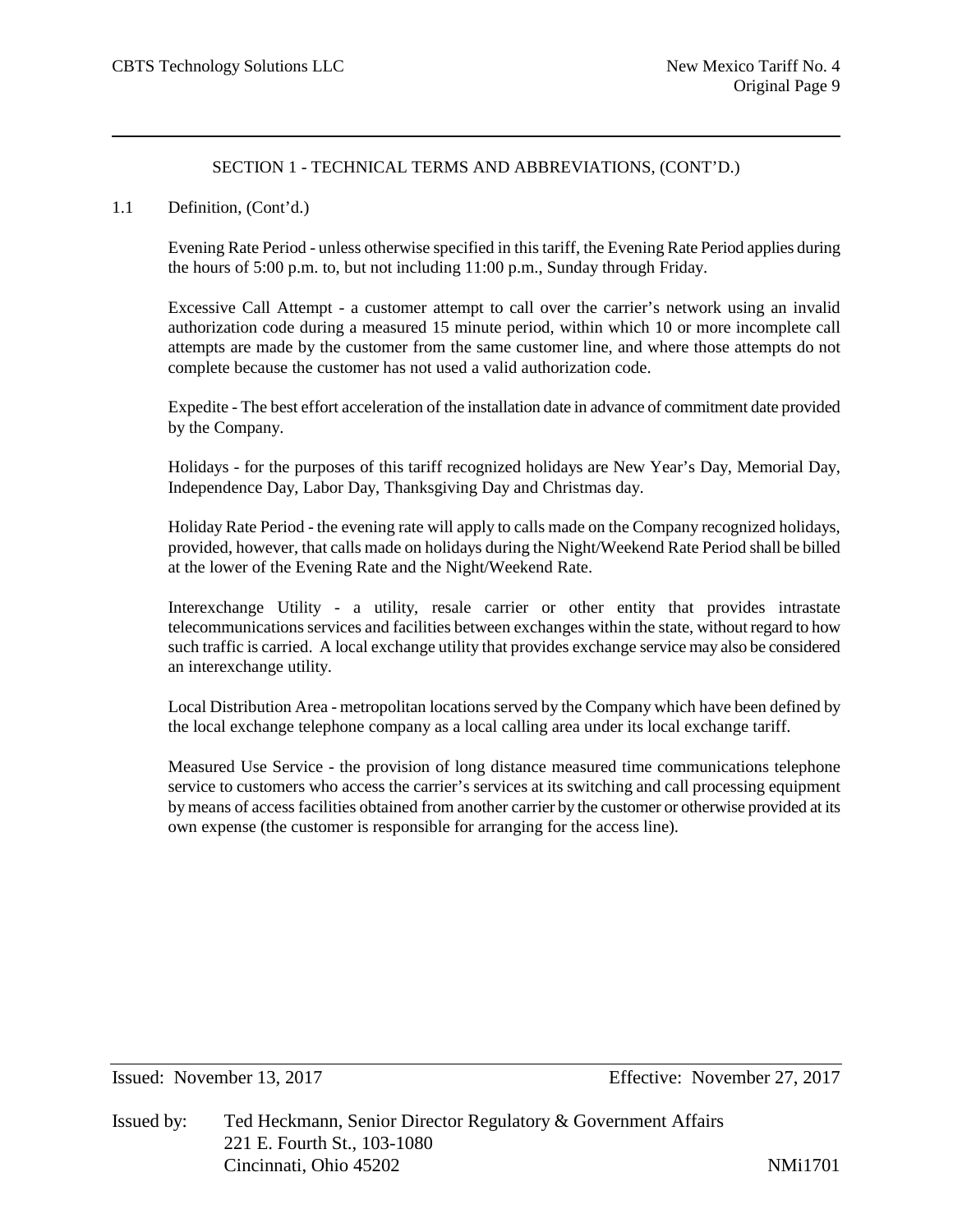## 1.1 Definition, (Cont'd.)

Message - a completed telephone call by a customer or end user.

Network Terminal - any location where the Company provides services described herein.

Night/Weekend Rate Period - unless otherwise specified in this tariff, the Night/Weekend Rate Period applies during the hours of 11:00 p.m. to, but not including 8:00 a.m., Monday through Friday; all day Saturday; and from 8:00 a.m. to, but not including 5:00 p.m. Sunday.

Normal Business Hours - the hours of 8:00 a.m. to 5:00 p.m., Monday through Friday, excluding holidays.

Physical Change - the modification of a circuit, dedicated access line, or port at the request of the customer requiring an actual material change.

Post-engineering - After provisioning of service elements.

Pre-engineering - Prior to provisioning of service elements.

Premises - the space occupied by an individual customer in a building, in adjoining buildings occupied entirely by that customer, or on contiguous property occupied by the customer separated only by a public thoroughfare, a railroad right of way or a natural barrier.

Rate - money, charge, fee or other recurring assessment billed to customers for services or equipment.

Residential Customer - For the purpose of this tariff, a Residential Customer is a Customer of the Company whose primary use of the Company's service is for personal use in a house, apartment or other residential dwelling. A Residential Customer is also a Customer who accesses the Company's service using an access line that has not been assigned a business class of service by the local service provider.

Routing Function - terminating number for toll free service may be designated by time of day, day of the week, region of originating ANI or percentage of calls.

Suspension - temporary disconnection or impairment of service which disables either outgoing or incoming toll communications services provided by the Company.

Speed Number - a signaling arrangement by which a customer may elect to dial a pre-programmed four-digit number in place of a designated ten-digit number.

Issued: November 13, 2017 Effective: November 27, 2017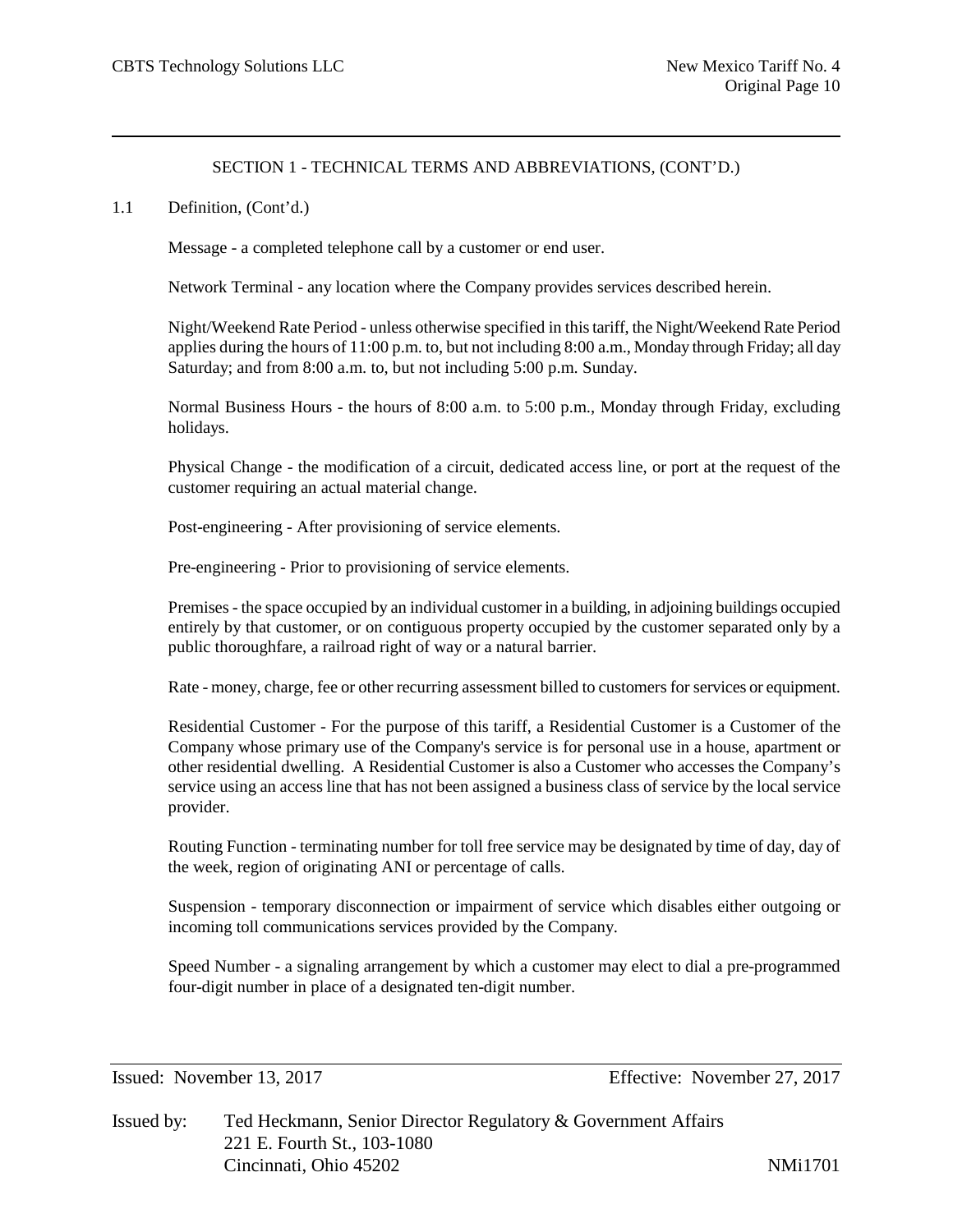1.1 Definition, (Cont'd.)

Terminal Equipment - telephone instruments, including pay telephone equipment, the common equipment of large and small key and PBX systems and other devices and apparatus, and associated wiring, which are intended to be connected electrically, acoustically or inductively to the telecommunication system.

Toll Free Service - a service that provides long distance calling to a predesignated destination where charges are the responsibility of the call terminated party.

United States - the forty-eight contiguous United States and the District of Columbia.

Validated Account Codes - account codes that have restricted access.

- 1.2 Abbreviations:
	- CPE Customer Premises Equipment
	- LATA Local Access and Transport Area
	- LDA Local Distribution Area
	- LEC Local Exchange Carrier
	- MTS Message Telecommunications Service
	- NSF Non-sufficient funds
	- PBX Private Branch Exchange
	- SAL Special Access Line
	- V&H Vertical and Horizontal Coordinates
	- WATS- Wide Area Telephone Service

Issued: November 13, 2017 Effective: November 27, 2017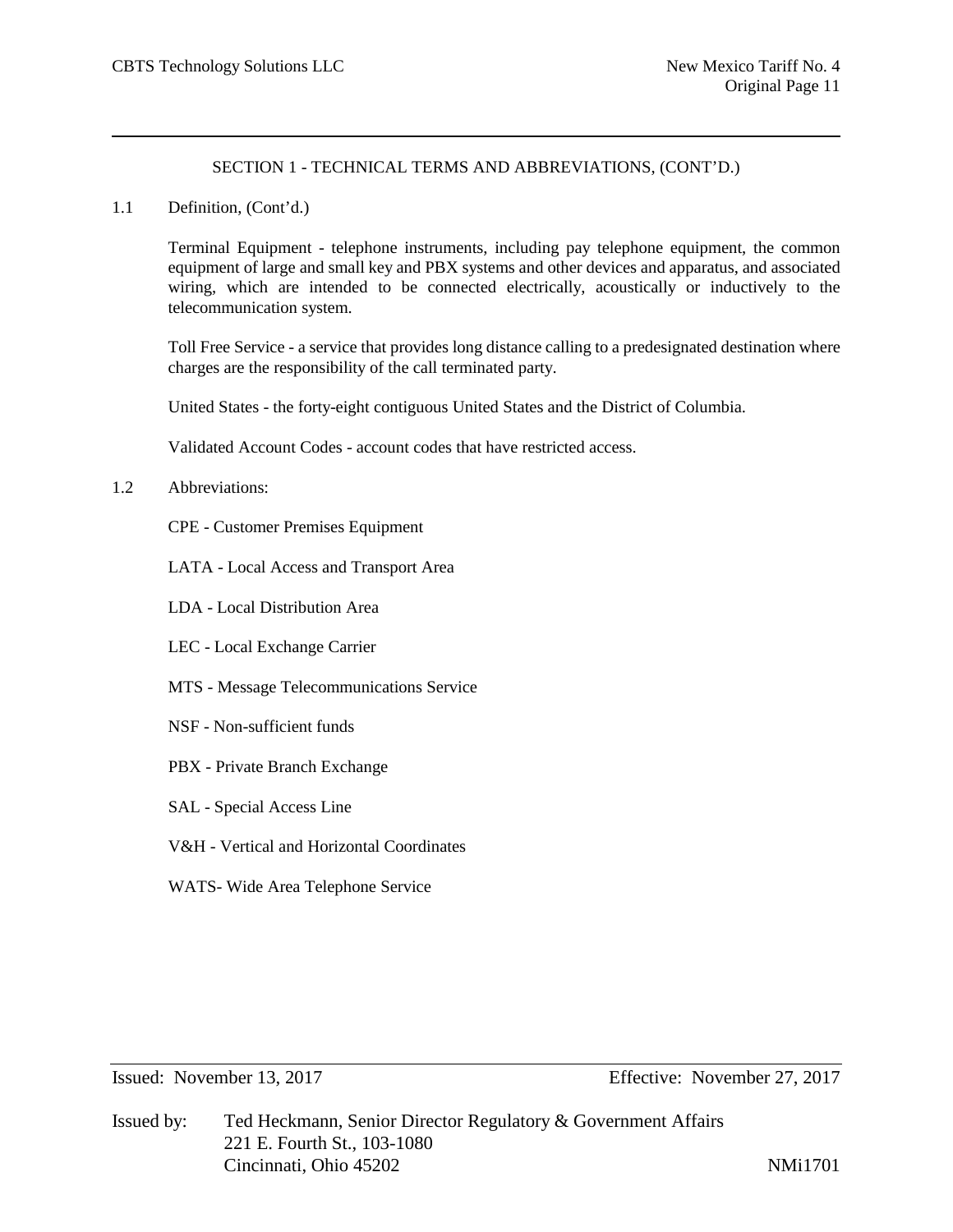# SECTION 2 - REGULATIONS

## 2.1 Undertaking of the Company

The Company provides long distance message telecommunications service to customers for their direct transmission of voice, data and other types of telecommunications.

Communications originate when the customer accesses the Company directly or through the facilities of another carrier via one or more access lines, equal access or on a dial-up basis. The Company may act as the customer's agent for ordering access connection facilities provided by other carriers or entities when authorized by the customer, to allow connection of a customer's location to the Company's network. The customer shall be responsible for all charges due for such service arrangements.

The Company's services are provided on a monthly basis, unless otherwise stated in this tariff. Services are available twenty-four (24) hours per day, seven (7) days per week.

- 2.2 Limitations on Service
	- 2.2.1 Service is offered subject to the availability of the necessary facilities and/or equipment and subject to the provisions of this tariff.
	- 2.2.2 The Company reserves the right to discontinue furnishing service upon written notice, when necessitated by conditions beyond its control or when the customer is using the service in violation of the provisions of this tariff or in violation of the law.
	- 2.2.3 To the extent that any conflict arises between the terms and conditions of a service agreement or other contract and the terms and conditions of this tariff, the tariff shall prevail.
	- 2.2.4 Title to all equipment provided by the Company under this tariff remains with the Company.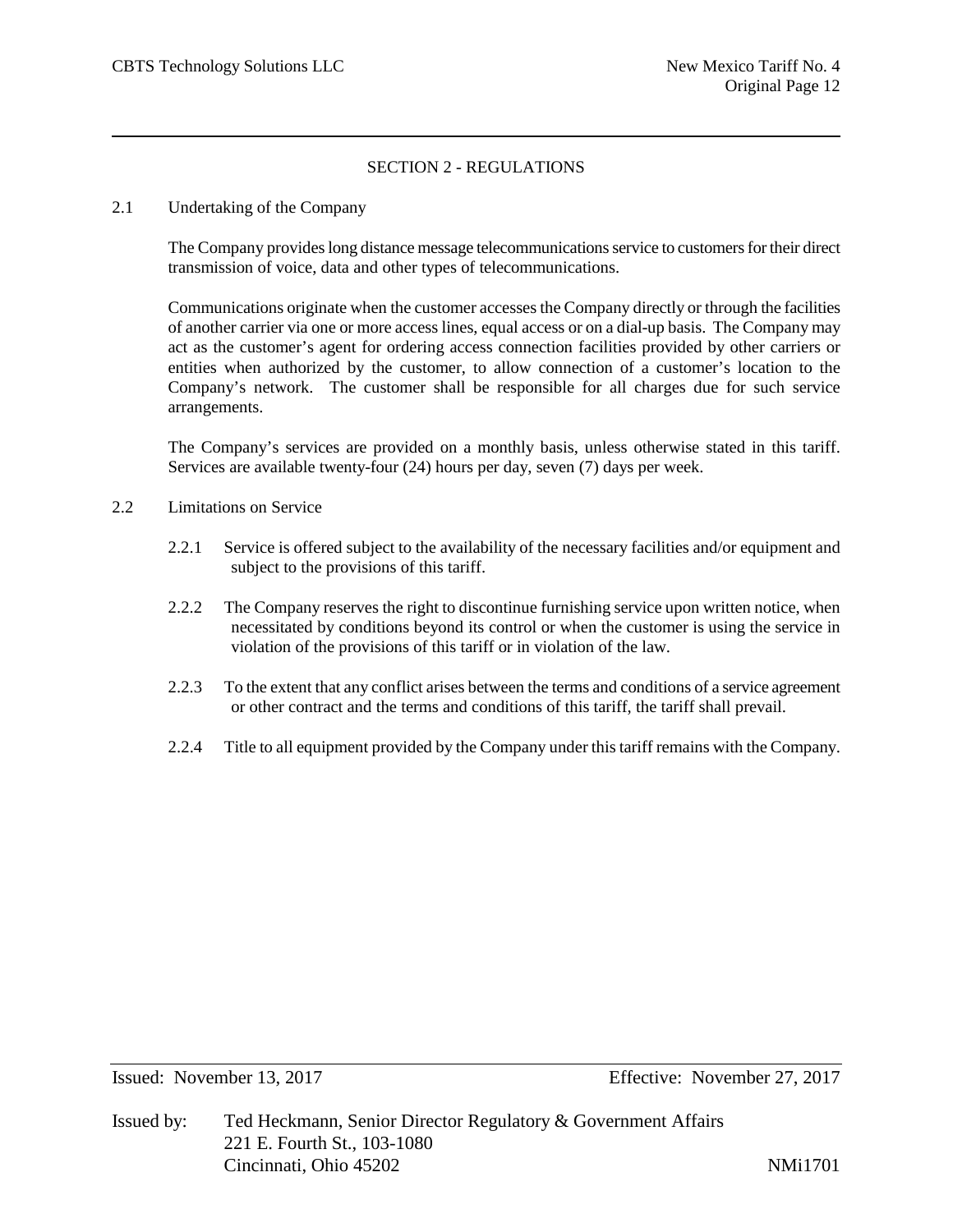- 2.2 Limitations on Service, (Cont'd.)
	- 2.2.5 The customer may not transfer or assign the use of service provided under this tariff except with the prior written consent of the Company. Such transfer or assignment shall only apply where there is no interruption in the use or location of the service, and all regulations and conditions contained in this tariff, as well as all conditions for service, shall apply to all such permitted assignees or transferees.
	- 2.2.6 Customer may request Carrier to assign one or more sub-accounts for billing purposes, and to direct sub-account invoices to customer's affiliates or other designated entities for payment. Such requests shall not affect the liability of the customer, who shall remain solely liable to the Company for payment of all invoices for service requested and obtained by customer, whether invoiced by the Company to the customer, the customer's affiliates, or other designated entities.
- 2.3 Use of Service

Service may not be used for any unlawful purposes or for any purpose for which any payment or other compensation is received by the customer, except where the customer is a duly authorized and regulated common carrier.

- 2.4 Limitation of Liability
	- 2.4.1 In view of the fact that the customer has exclusive control of its communications over the facilities furnished by the Company, and other uses for which facilities may be furnished by the Company, and because of the unavoidableness of errors incident to the services and to the use of such facilities of the Company, the services and facilities furnished by the Company are subject to the regulations and limitations specified herein.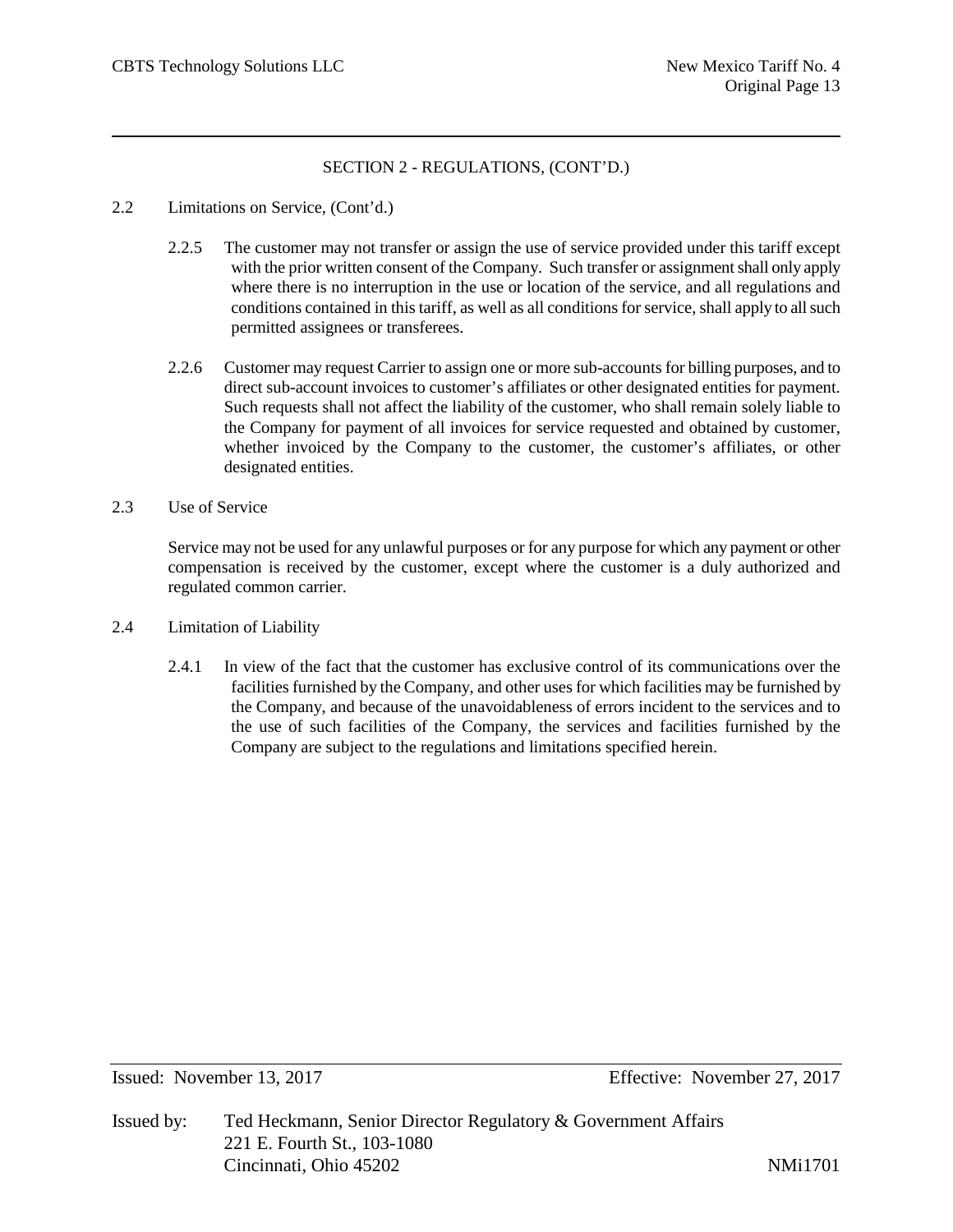- 2.4 Limitation of Liability, (Cont'd.)
	- 2.4.2 The Company's failure to provide or maintain facilities under this tariff shall be excused by labor difficulties, governmental orders, civil commotions, acts of God and other circumstances beyond the Company's reasonable control, subject to the interruption allowance provisions under this tariff.
	- 2.4.3 Defacement of premises No liability shall attach to the Company by reason of any defacement or damage to the customer's premises resulting from the existence of the Company's equipment or facilities on such premises, or by the installation or removal thereof, when such defacement or damage is not the result of the negligence of the Company or its employees.
	- 2.4.4 Indemnification The Company's liability, if any, for its gross negligence or willful misconduct is not limited by this tariff. With respect to any other claim or suit by a customer or by any others, the customer indemnifies and saves harmless the Company against claims, losses or suits for injury to or death of any person, or damage to any property which arises from the use, placement or presence of the Company's equipment, facilities and associated wiring of the customer's premises and further the customer indemnifies and saves harmless the Company against claims for libel, slander, invasion of privacy or the infringement of copyright arising directly or indirectly from the material transmitted over the facilities of the Company or the use thereof by the customer; against claims for infringement of patents arising from combining with or using in connection with, facilities furnished by the Company and apparatus, equipment and systems provided by the customer; and against all other claims arising out of any act or omission of the customer in connection with the services or facilities provided by the Company. No agents or employees of other carriers shall be deemed to be agents or employees of the Company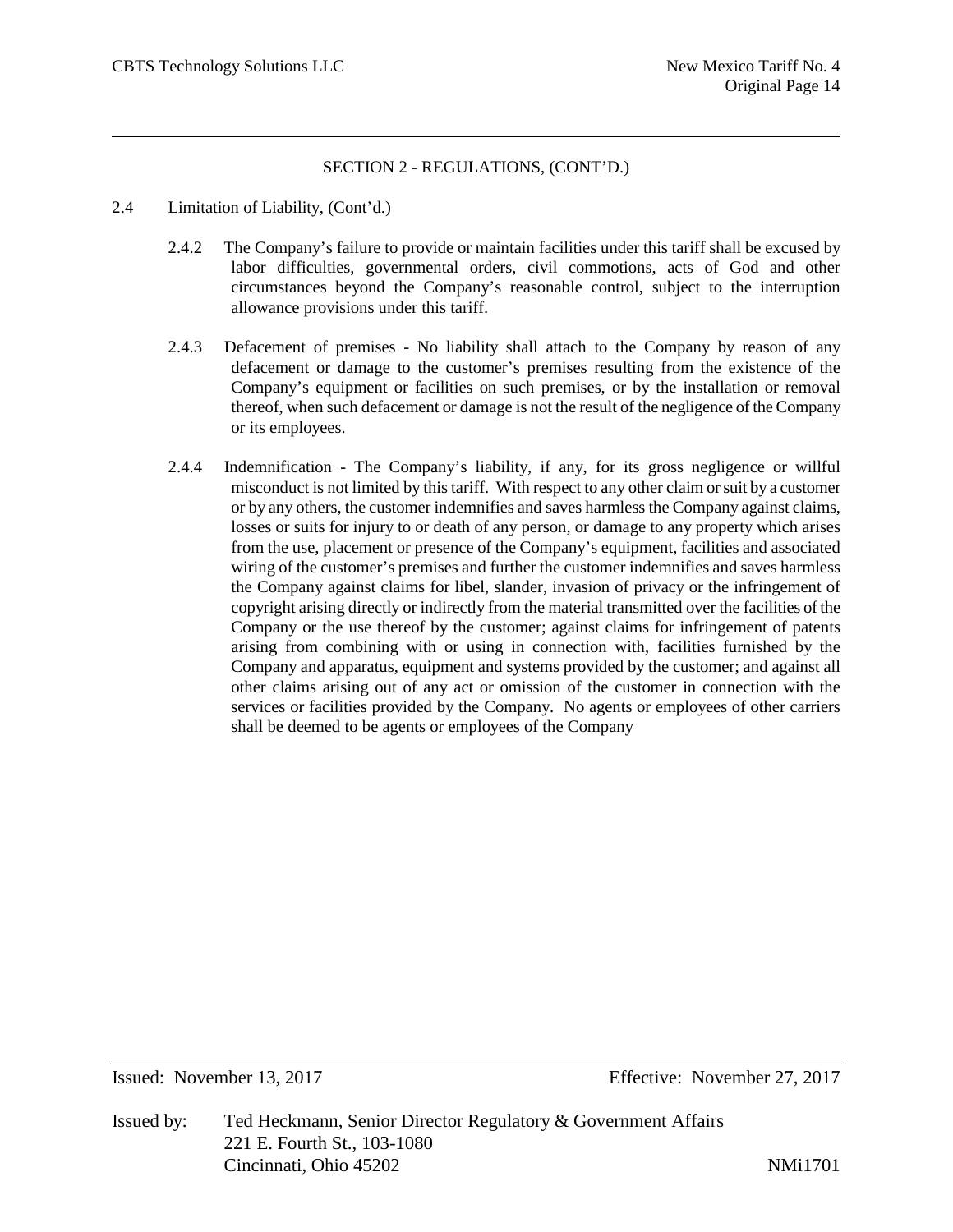- 2.4 Limitation of Liability, (Cont'd.)
	- 2.4.5 The Company's liability, if any, for its gross negligence or willful misconduct is not limited by this tariff. With respect to any other claim or suit, by a customer or any others, for damages arising out of mistakes, omissions, interruptions, delays or errors, or defects in transmission occurring in the course of furnishing service hereunder, the Company's liability, if any, shall not exceed an amount equivalent to the proportionate charge to the customer for the period of service during which such mistake, omission, interruption, delay, error, or defect in transmission or service occurs and continues. This liability shall be in addition to any amounts that may otherwise be due to the customer under this tariff as an allowance for interruptions. However, any such mistakes, omission, interruptions, delays, errors, or defects in transmission or service which are caused or contributed to by the negligence or willful act of the customer, or authorized user, or joint user, or which arise from the use of customer provided facilities or equipment shall not result in the imposition of any liability whatsoever upon the Company.
	- 2.4.6 The Company shall not be liable for any damages, including usage charges, that the customer may incur as a result of the unauthorized use of authorization codes or communications equipment. The unauthorized use of communications equipment includes, but is not limited to, the placement of calls from the customer's premises, and the placement of calls through equipment controlled and/or provided by the customer, that are transmitted over the Company's network without the authorization of the customer. The customer shall be fully liable for all such usage charges.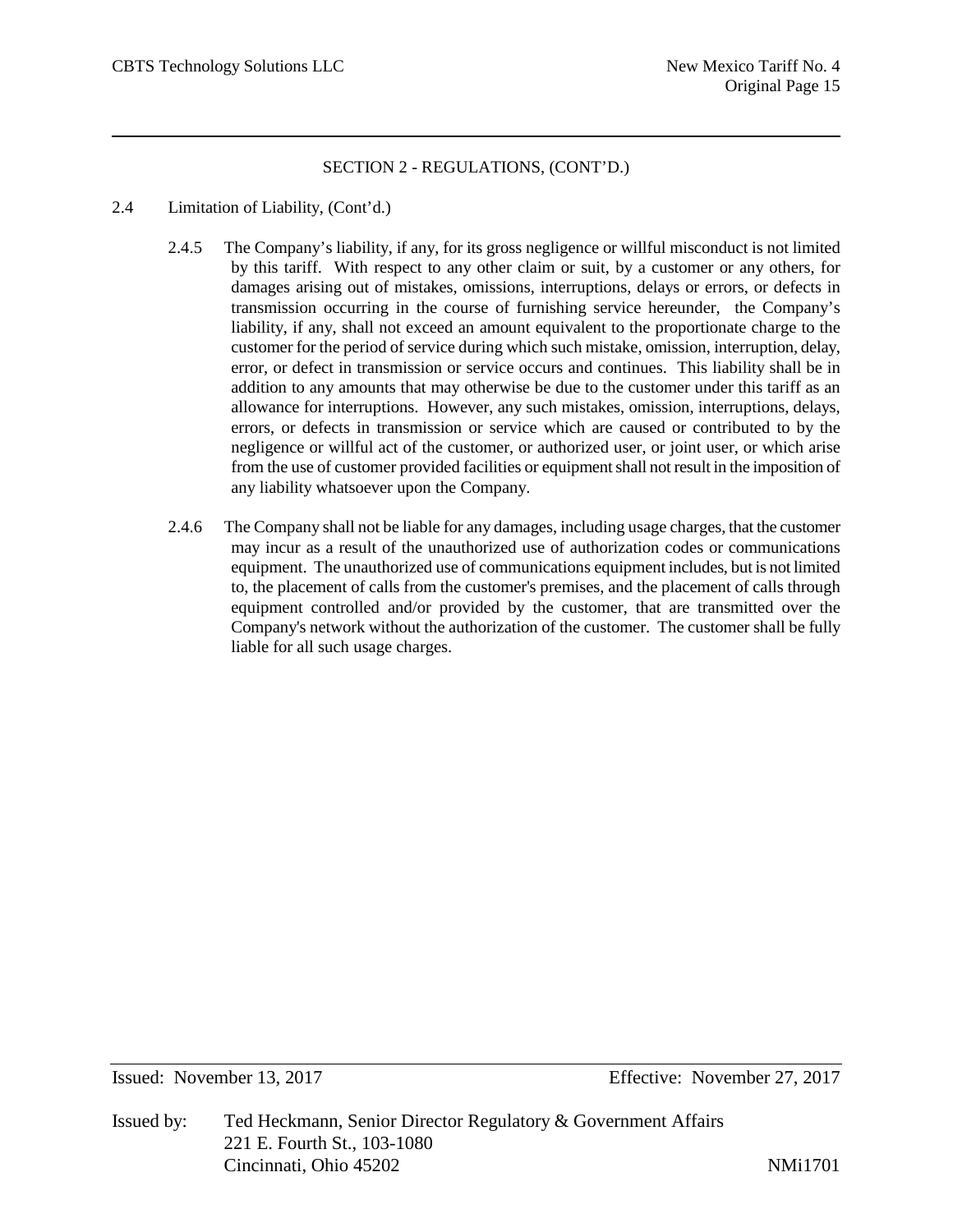# 2.5 Interruption of Service

- 2.5.1 If a customer's service is interrupted other than by the negligence or willful act of the customer, and it remains out of order for eight normal working hours or longer after access to the premises is made available and after being reported to be out of order, appropriate adjustments or refunds shall be made to the customer. The amount of adjustment or refund shall be determined on the basis of the known period of interruption, generally beginning from the time the service interruption is first reported. The refund to the customer shall be a pro rata part of the monthly recurring charges (but not for per minute or per call charges) for the period of days and that portion of the service facilities rendered useless or inoperative. The refund may be accomplished by a credit on a subsequent bill for the service.
- 2.5.2 A credit allowance for interruptions of service which are not due to the Company's testing or adjusting, to the negligence of the customer, or to the failure of the channels, equipment, and/or communications systems provided by the customer, are subject to the general liability provisions set forth herein. It shall be the obligation of the customer to notify the carrier of any interruption in service. Before giving such notice, the customer shall ascertain that the trouble is not being caused by any action or omission by or within the customer's control and is not in wiring or equipment connected to the carrier terminal.
- 2.6 Restoration of Service

The use and restoration of service in emergencies shall be in accordance with the Part 64, Sub-part D of the Federal Communications Commission's rules and Regulations which specifies the priority system for such activities.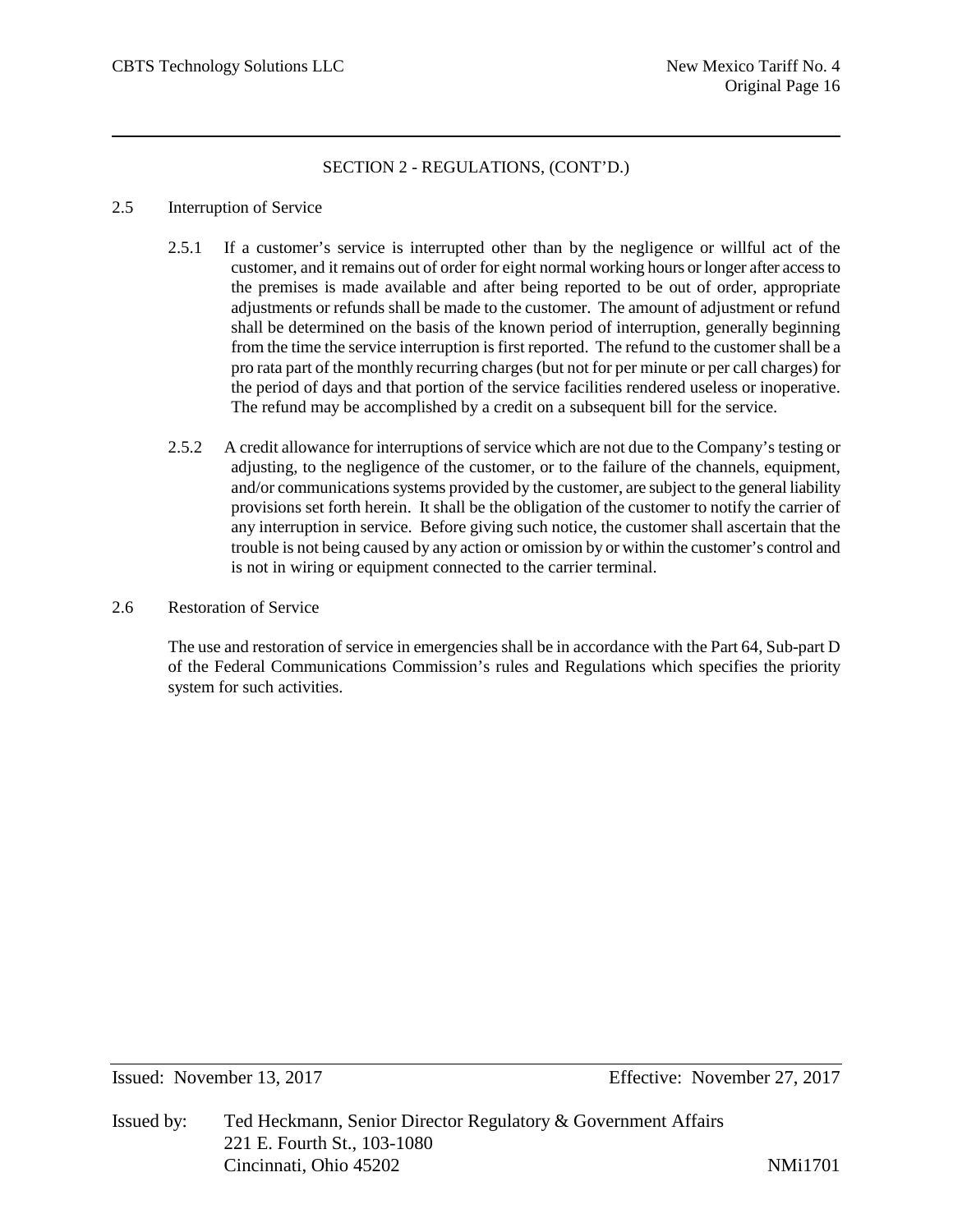## 2.7 Customer Responsibility

- 2.7.1 All customers assume general responsibilities in connection with the provisions and use of the Company's service. When facilities, equipment, and/or communication systems provided by others are connected to the Company's facilities, the customer assumes additional responsibilities. All customers are responsible for the following:
	- A. The customer is responsible for placing orders for service, paying all charges for service rendered by the Company and complying with all of the Company's regulations governing the service. The customer is also responsible for assuring that its users comply with regulations.
	- B. When placing an order for service, the customer must provide:
		- 1. The names and addresses of the persons responsible for the payment of service charges, and
		- 2. The names, telephone numbers, and addresses of the customer contact persons.
	- C. The customer must pay the Company for the replacement or repair of the Company's equipment when the damage results from:
		- 1. The negligence or willful act of the customer or user;
		- 2. Improper use of service; and
		- 3. Any use of equipment or service provided by others.
	- D. After receipt of payment for the damages, the Company will cooperate with the customer in prosecuting a claim against any third party causing damage.

Issued: November 13, 2017 Effective: November 27, 2017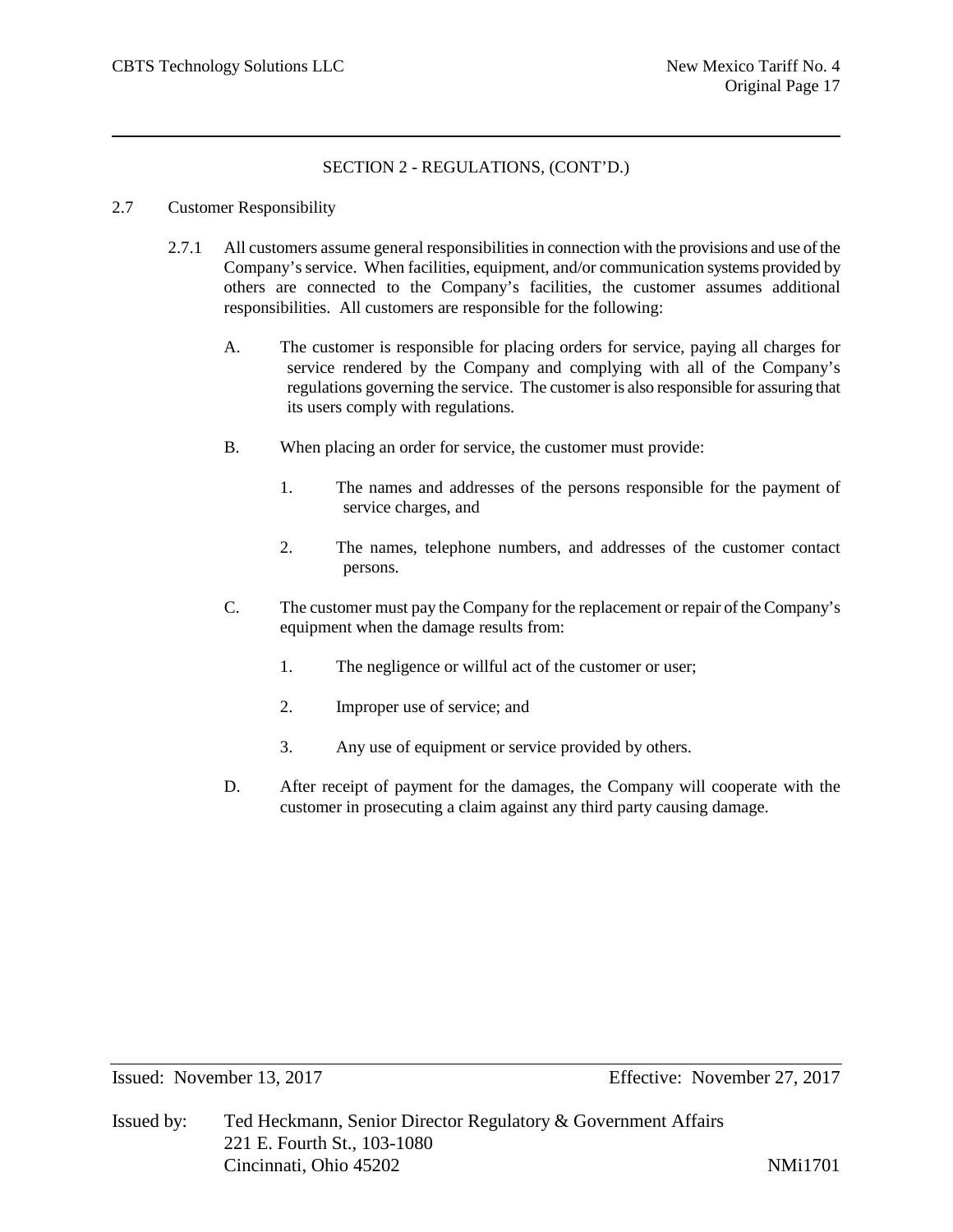- 2.7 Customer Responsibility, (Cont'd.)
	- 2.7.2 Upon reasonable notice, the equipment provided by the Company shall be made available for such tests and adjustments as may be necessary to maintain them in satisfactory condition. No interruption allowance will be granted for the time during which such tests and adjustments are made.
	- 2.7.3 Deposits

Applicants or customers whose financial condition is not acceptable to the Company or is not a matter of general knowledge, may be required to make, at any time, a cash deposit up to an amount equaling two and one-half times (2.5x) one (1) month's actual or estimated charges for the purpose of guaranteeing final payment for service, in accordance with the rules of the Commission. Interest on cash deposits will be payable per the deposit rules and regulations prescribed by the Commission for the period during which the deposit is held. Such deposit will be refunded or credited to the customer upon termination or after one year of prompt payment for service.

2.7.4 Credit Allowance

Credit for failure of service or equipment will be allowed only when failure is caused by or occurs in equipment owned, provided and billed for, by the Company.

- A. Credit allowances for failure of service or equipment starts when the customer notifies the Company of the failure or when the Company becomes aware of the failure and ceases when the operation has been restored and an attempt has been made to notify the customer.
- B. The customer shall notify the Company of failures of service or equipment and make reasonable attempts to ascertain that the failure is not caused by the customer or in wiring or equipment connected to the terminal.

Issued: November 13, 2017 Effective: November 27, 2017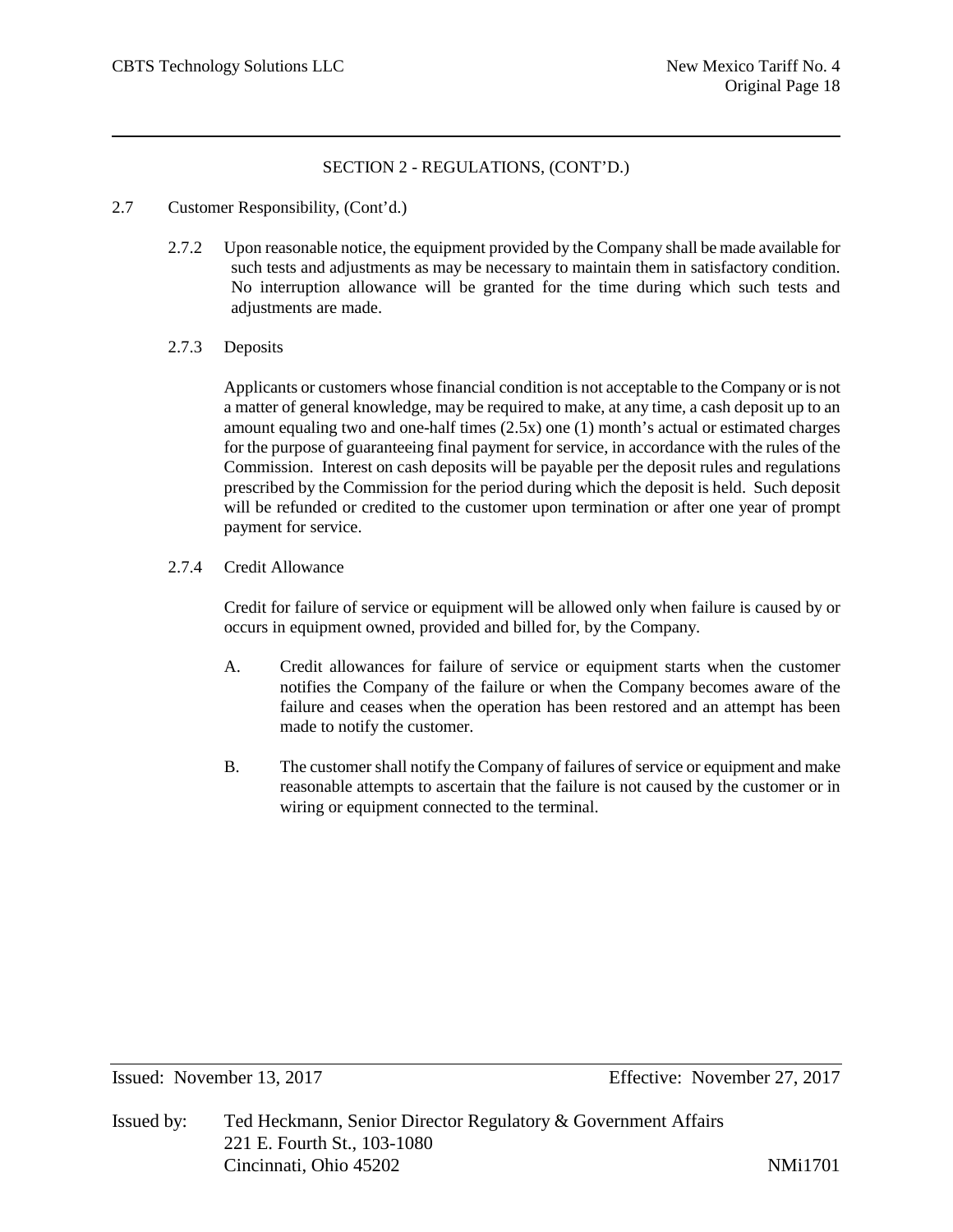## 2.7 Customer Responsibility, (Cont'd.)

- 2.7.4 Credit Allowance, (Cont'd.)
	- C. Only those portions of the service or equipment operation disabled will be credited. No credit allowances will be made for:
		- 1. Interruptions of service resulting from the Company performing routine maintenance;
		- 2. Interruptions of service for implementation of a customer order for a change in the service;
		- 3. Interruption caused by the negligence of the customer or an authorized user;
		- 4. Interruptions of service because of the failure of service or equipment due to the customer or authorized user provided facilities.
- 2.7.5 Cancellation by Customer

If a customer orders services requiring special equipment and/or facilities dedicated to the customer's use and then cancels its order before the service begins, before a completion of the minimum period mutually agreed upon by the customer and the Company, a charge will be made to the customer for the non-recoverable portions of expenditures or liabilities incurred expressly on behalf of the customer by the Company and not fully reimbursed by installation and monthly charges. If, based on such an order, any construction has either begun or been completed, but no such services provided, the non-recoverable cost of such construction shall be borne by the customer.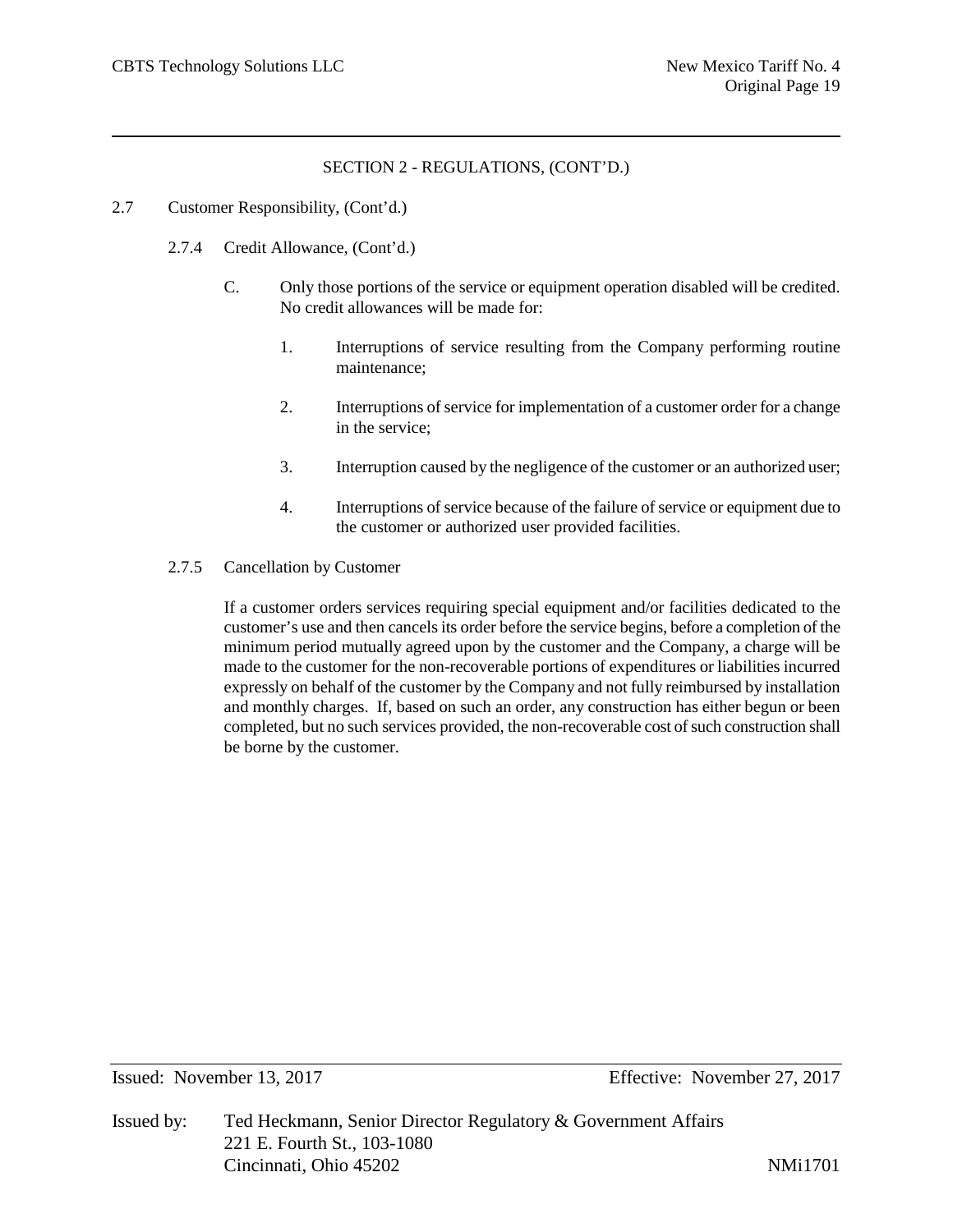- 2.7 Customer Responsibility, (Cont'd.)
	- 2.7.6 Payment and Charges for Services

Charges for service are applied on a recurring and nonrecurring basis. Service is provided and billed on a monthly basis. Service continues to be provided until disconnection is requested by the customer in writing, or until canceled by the Company pursuant to this tariff.

A. Payment of Charges

Payment will be due upon receipt of the statement. A payment is considered delinquent thirty (30) days after rendition of the bill. A bill is considered rendered when deposited in the U.S. Mail for delivery to customer's last known address.

- 1. The customer is responsible for payment of all charges for service furnished to the customer. Charges based on actual usage during a month will be billed monthly in arrears. All fixed monthly and nonrecurring charges for services ordered will be billed monthly in advance.
- 2. Service may be denied or discontinued by the Company for non-payment of past due or delinquent amounts due the Company. Restoration of service will be subject to all applicable installation charges. Disconnection may not occur before thirty (30) days from invoice and the Company must give five (5) days written notice before any disconnection can occur.
- 2.7.7 Application of Rates

The rates for service are those in effect for the period that service is furnished.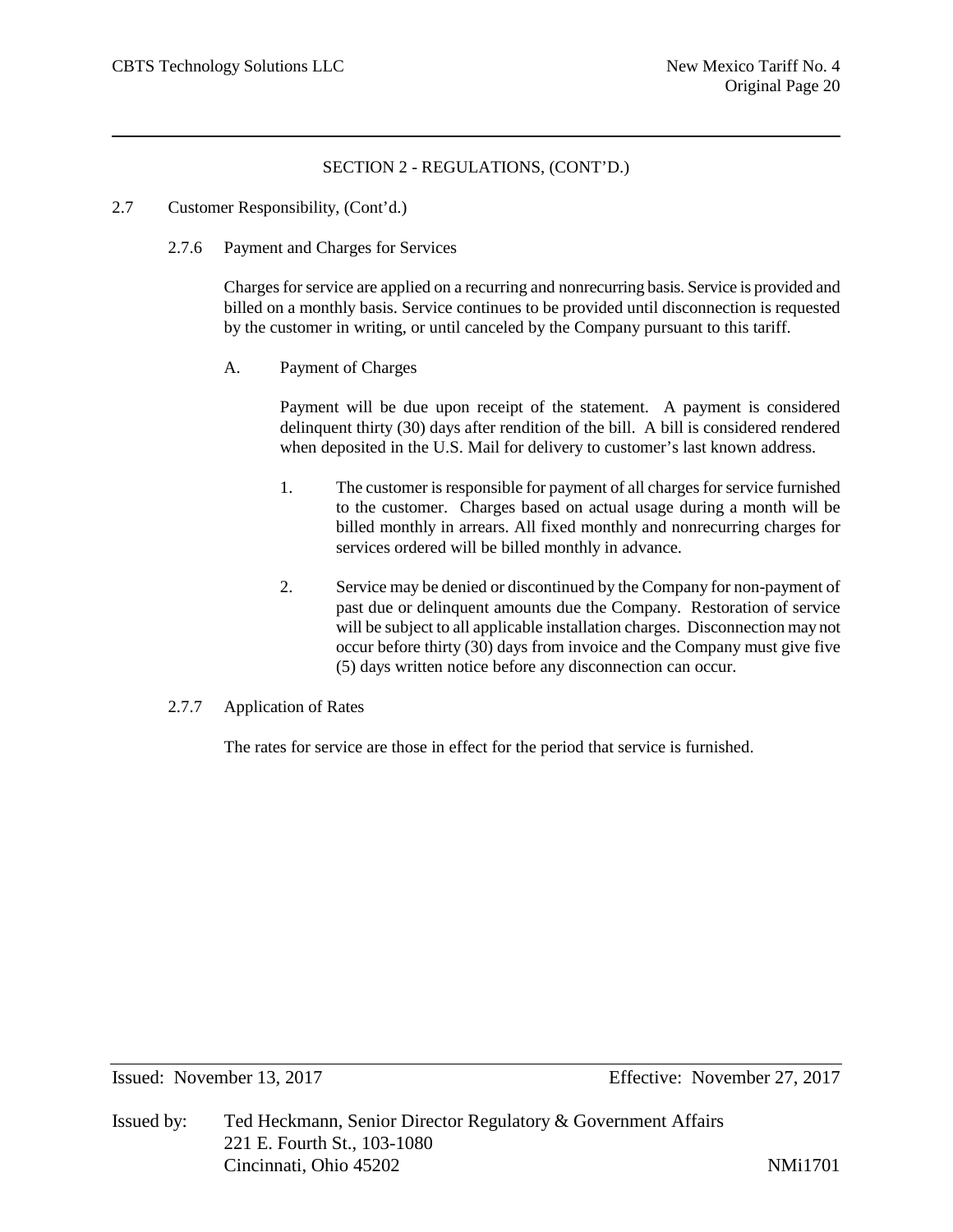- 2.8 Responsibility of the Company
	- 2.8.1 Calculation of Credit Allowance Under the limitations of Section 2.7.4, when service is interrupted the credit allowance will be computed on the following basis.
		- A. No credit shall be allowed for an interruption of less than two hours.
		- B. The customer shall be credited for an interruption of two hours or major fraction thereof that the interruption continues.
		- C. Where there has been an outage, and a minimum usage charge applies, and the customer fails to meet the minimum usage, a credit shall be applied against that minimum. The credit shall equal 1/360th of the monthly minimum charges associated with the portion of service disabled for each period of two hours or major fraction thereof that the interruption continues.
	- 2.8.2 Cancellation of Credit

Where the Company cancels a service or the provision of equipment and the final service period is less than the monthly billing period, a credit will be issued for any amounts billed in advance, prorated at 1/30th of the monthly recurring charge for each day the service was rendered or the equipment was provided. This credit will be issued to the customer or applied against the balance remaining on the customer's account.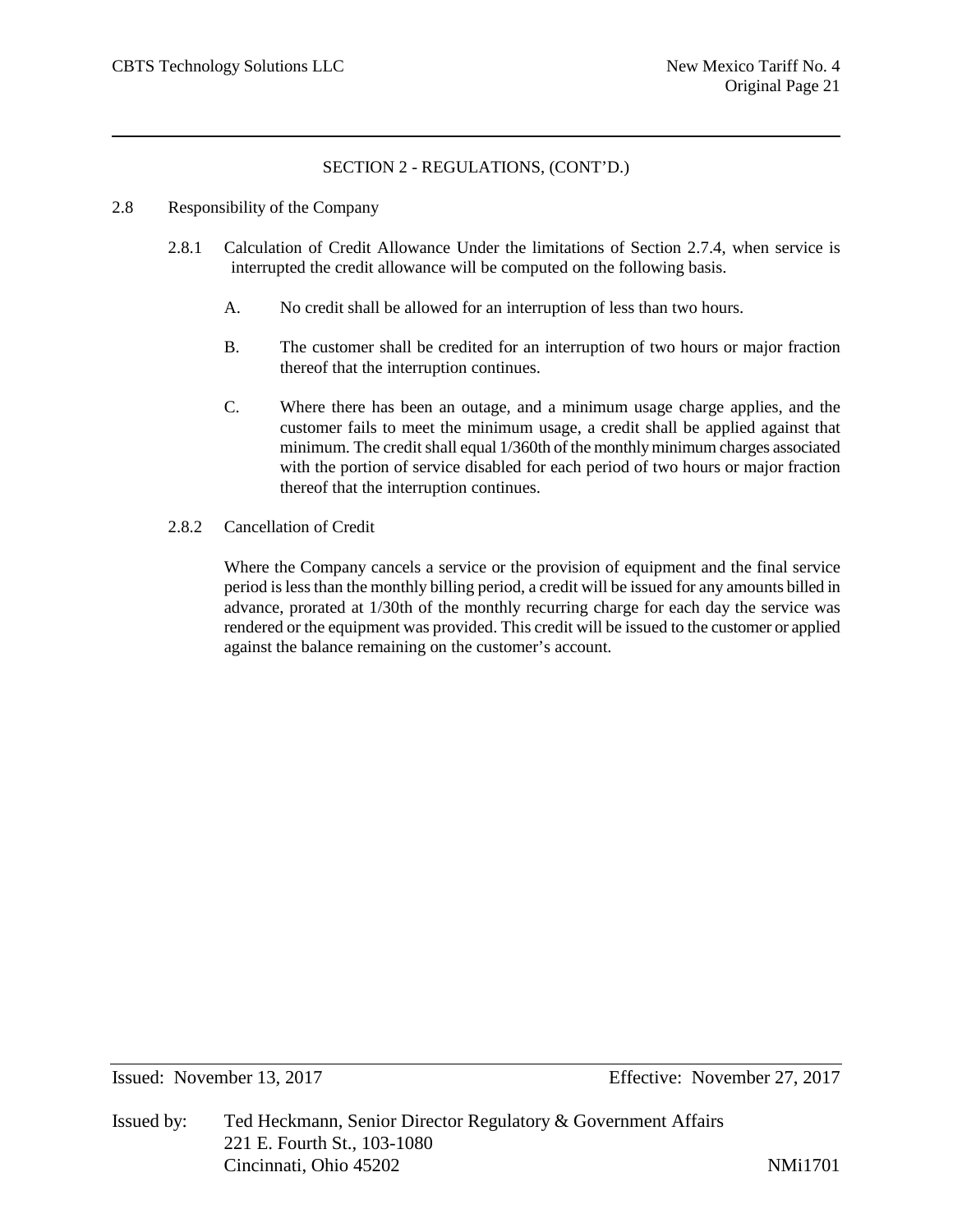- 2.8 Responsibility of the Company, (Cont'd.)
	- 2.8.3 Disconnection of Service by the Company

Upon five (5) days written notice, the Company may discontinue service or cancel an application for service without incurring any liability for any of the following reasons:

- A. Non-payment of any sum due to the Company for service for more than thirty days beyond the date of rendition of the bill for such service;
- B. Violation of any regulation governing the service under this tariff;
- C. Violation of any law, rule, or regulation of an government authority having jurisdiction over the service; or
- D. The Company is prohibited from furnishing services by order of a court or other government authority having jurisdiction.
- E. Customer uses equipment is such a manner as to adversely affect the Company's equipment or service to others.
- 2.8.4 Fractional Charges

Charges for a fractional part of a month (which follows a full month) are calculated by counting the number of days remaining in the billing period after service is furnished or has been discontinued. The number of days remaining in the billing period are counted starting with the day after the service was furnished or discontinued. Divide that figure by thirty days. The resultant fraction is then multiplied by the monthly charge to arrive at the fractional monthly charge.

2.8.5 Insufficient Fund Checks

Customers will be charged \$20.00 on all checks issued to the Company which are returned due to insufficient funds. At the discretion of the Company, the insufficient funds check charge may be waived under appropriate circumstances (e.g. a bank error).

Issued: November 13, 2017 Effective: November 27, 2017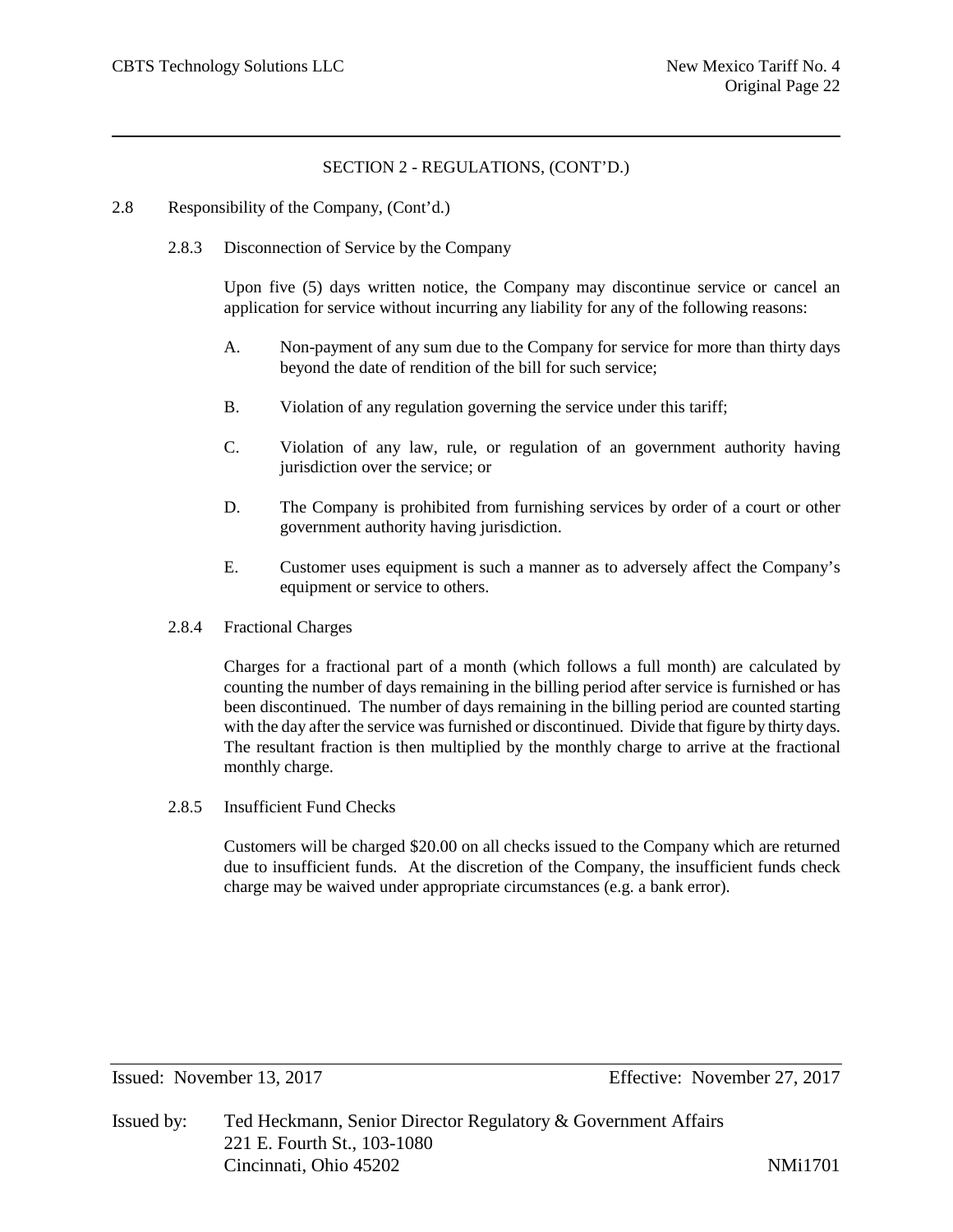## 2.9 Taxes and Fees

- 2.9.1 All state and local taxes (e.g., gross receipts tax, sales tax, municipal utilities tax) are not included in the rates under this tariff, but shall be listed as separate line items on the customer's bill.
- 2.9.2 To the extent that a municipality, other political subdivision or local agency of government, or commission imposes and collects from the Company a gross receipts tax, occupation tax, license tax, permit fee, franchise fee, or regulatory fee, such taxes and fees shall, as allowed by law, be billed pro rata to the customer receiving service from the Company within the territorial limits of such municipality, other political subdivision or local agency of government.
- 2.9.3 Service shall not be subject to taxes for a given taxing jurisdiction if the customer provides the Company with written verification, acceptable to the Company and to the relevant taxing jurisdiction, that the customer has been granted a tax exemption.
- 2.9.4 The Company may adjust its rates or impose additional rates on its customer to recover amounts it is required by governmental or quasi-governmental authorities to collect from or pay to others. The Company may also adjust its rates or impose additional rates to cover the administrative cost of collecting such charges or paying compensation to other entities. Examples of such programs include, but are not limited to, the Universal Service Fund (USF), the Presubscribed Interexchange Carrier Charge (PICC), and compensation to pay telephone service providers for the use of their pay telephones to access the Company's services.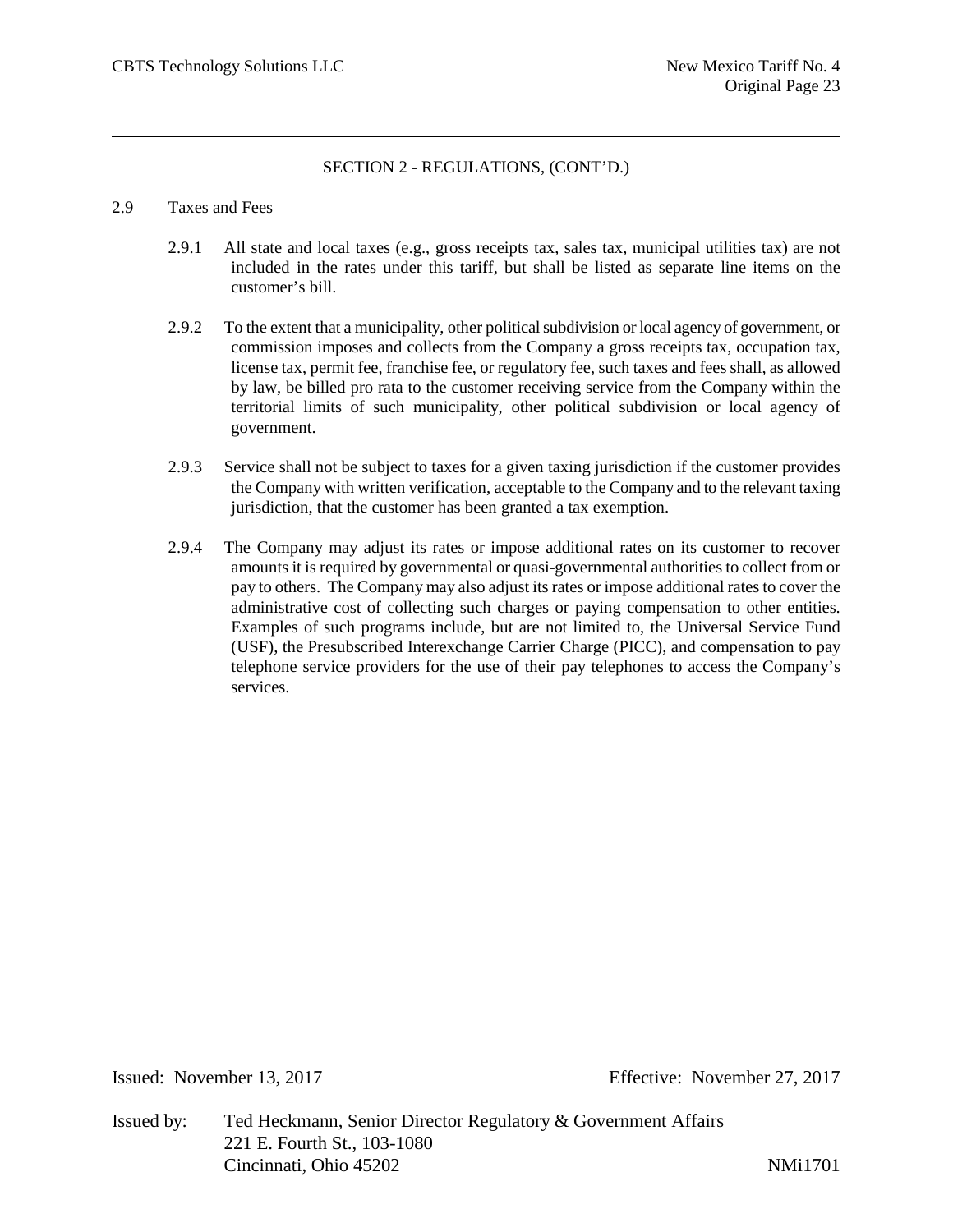## 2.10 Unauthorized Carrier Change Charge

Carrier will assess Reseller a \$200.00 Unauthorized Carrier Change Charge (UCCC) for each Primary Interexchange Carrier (PIC) made without prior valid authorization which results in Carrier being named in a complaint filed with a state or federal regulatory authority or counsel. Continued acts of unauthorized PIC's by any Reseller shall be considered grounds for refusing to provide service to that Reseller.

# 2.11 Unauthorized Service Change Charge

Carrier will assess Reseller a \$200.00 Unauthorized Service Change Charge (USCC) for each unauthorized addition of services on an end user's bill which results in Carrier being named in a complaint filed with a state or federal regulatory authority or counsel. Continued acts of unauthorized service changes by any Reseller shall be considered grounds for refusing to provide service to that Reseller.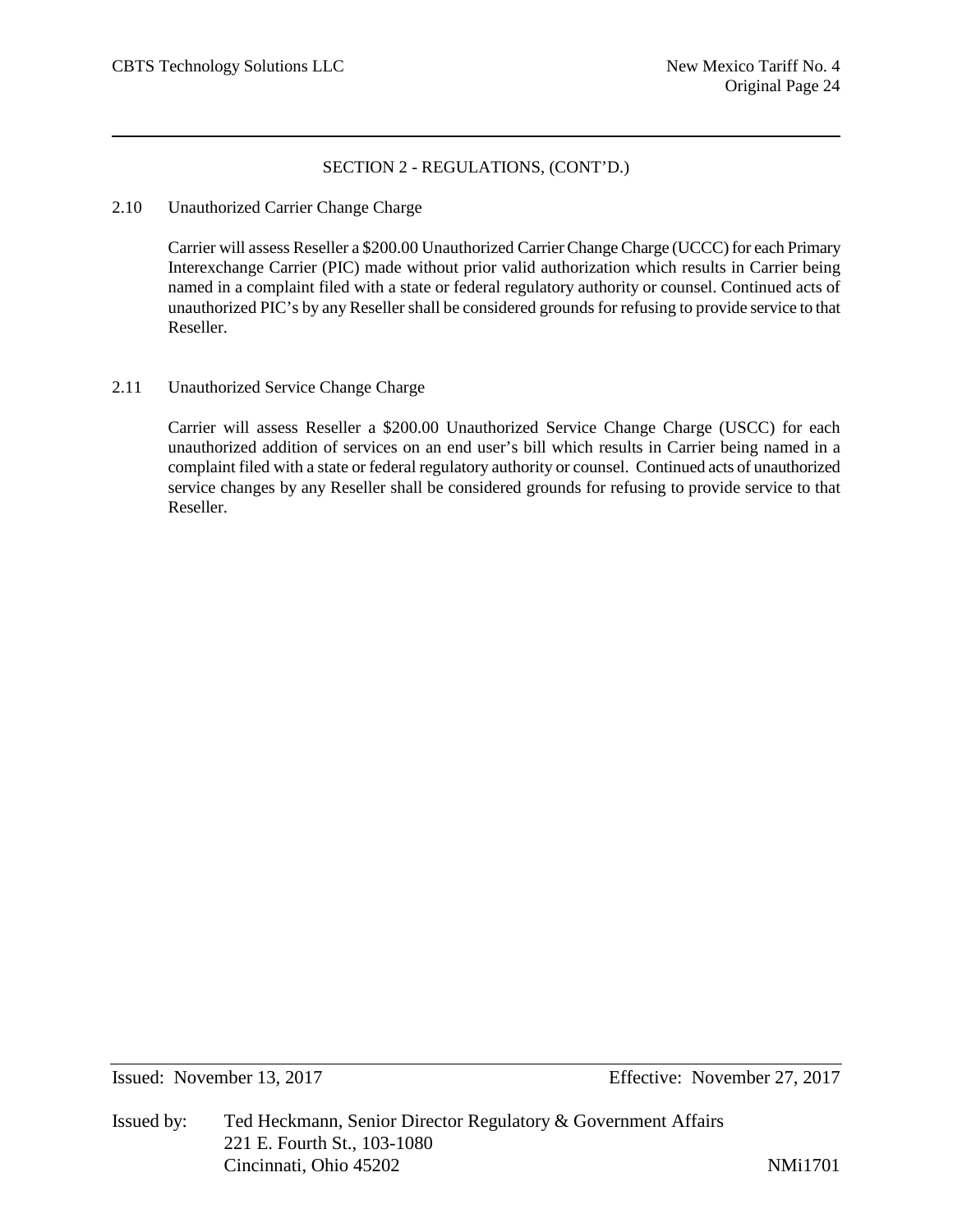# SECTION 3 - LONG DISTANCE SERVICES

## 3.1 Timing of Calls

- 3.1.1 The customer's monthly usage charges for the Company service are based upon the total number of minutes the customer uses and the service options to which the customer subscribes. Chargeable time begins when the connection is established between the calling station and the called station or PBX. Chargeable time ends when the either party hangs up. If the called station hangs up but the calling station does not, chargeable time ends when the connection is released by automatic timing equipment within the telecommunications network.
- 3.1.2 No charges apply if a call is not completed.

## 3.2 Start of Billing

For billing purposes, the start of service is the day following acceptance by the customer of the Company's service or equipment. The end of service date is the last day of the minimum notification of cancellation or any portion of the last day, after receipt by the Company of notification of cancellation as described in Section 2 of this tariff.

3.3 Interconnection

Service furnished by the Company may be interconnected with services or facilities of other authorized communications common carriers and with private systems, subject to the technical limitations established by the Company. Service technical limitations established by the Company. Service furnished by the Company is not part of a joint undertaking with such other carriers. Any special interface equipment of the Company and other participating carriers shall be provided at the customer's expense.

Interconnection with the facilities or services of other carriers shall be under the applicable terms and conditions of other carriers' tariffs. The customer is responsible for taking all necessary legal steps for inter connecting its customer-provided terminal equipment or communications systems with the Company's. The customer shall secure all licenses, permits, right-of-ways, and other arrangements necessary for such interconnection.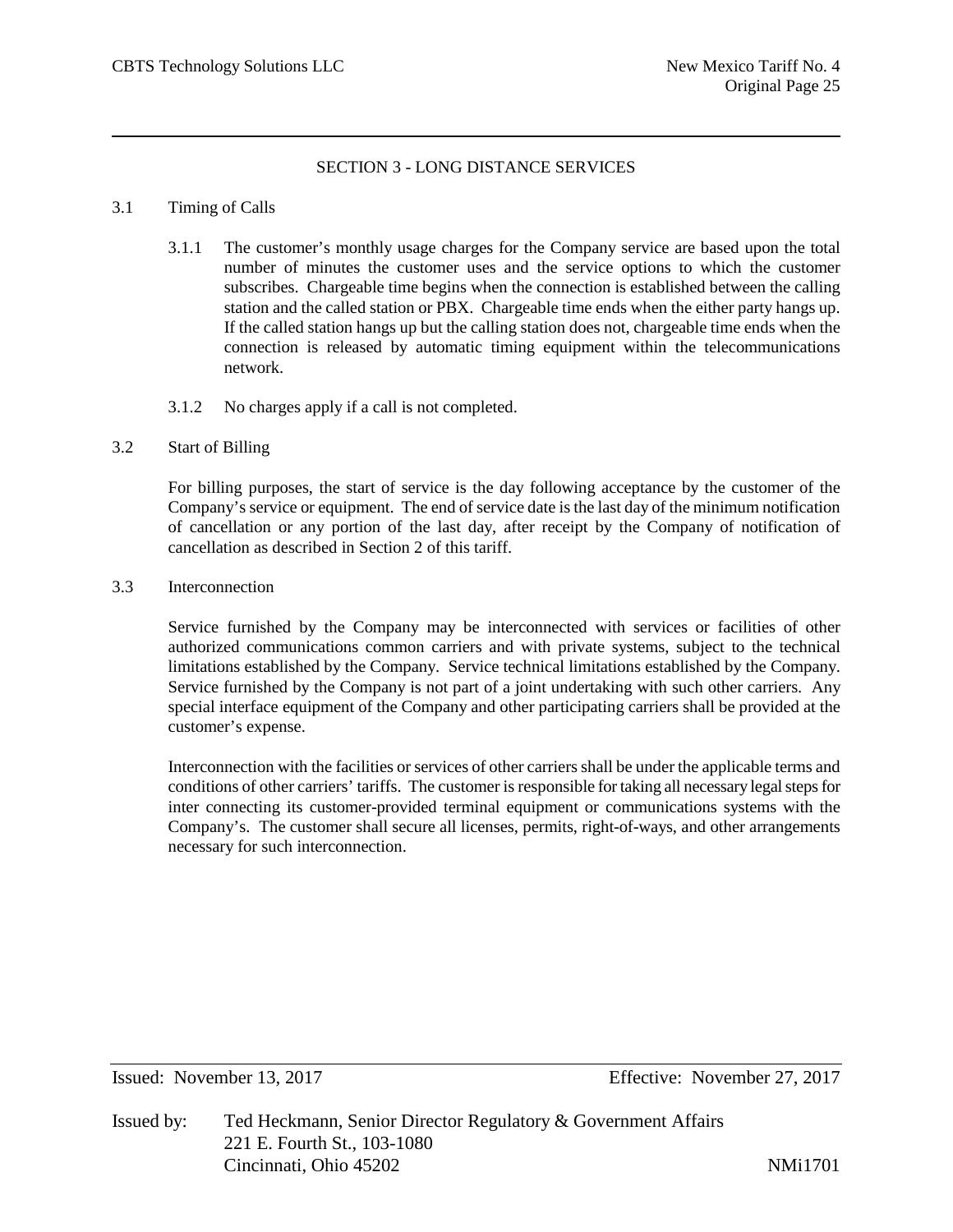## 3.4 Terminal Equipment

The Company's service may be used with or terminated in customer provided terminal equipment or customer provided communication systems, such as teleprinter, handsets, or data sets. Such terminal equipment shall be furnished and maintained at the expense of the customer, except as otherwise provided. The customer is responsible for all costs at its premises, including customer personnel, wiring, electrical power, and the like incurred in its use of the Company's service.

The customer shall ensure that its terminal facilities are of the proper mode, band-width, power, data, speed, and signal level for the intended use of the customer, and that the signals do not damage the Company's equipment, injure personnel or degrade service to other customers.

If the customer fails to maintain and operate its terminal equipment properly, resulting in the occurrence or possibility of harm to the Company's equipment or personnel, or impairment to the quality of service to other customers, the Company may, upon written notice, require the use of protective equipment at the customer's expense. If this fails to produce satisfactory quality and safety of service, the Company may, upon written notice, terminate the customer's service.

3.5 County-wide Calls

Intra-county long distance calls incur no charge per New Mexico S.C.C. Docket No. 3921-U.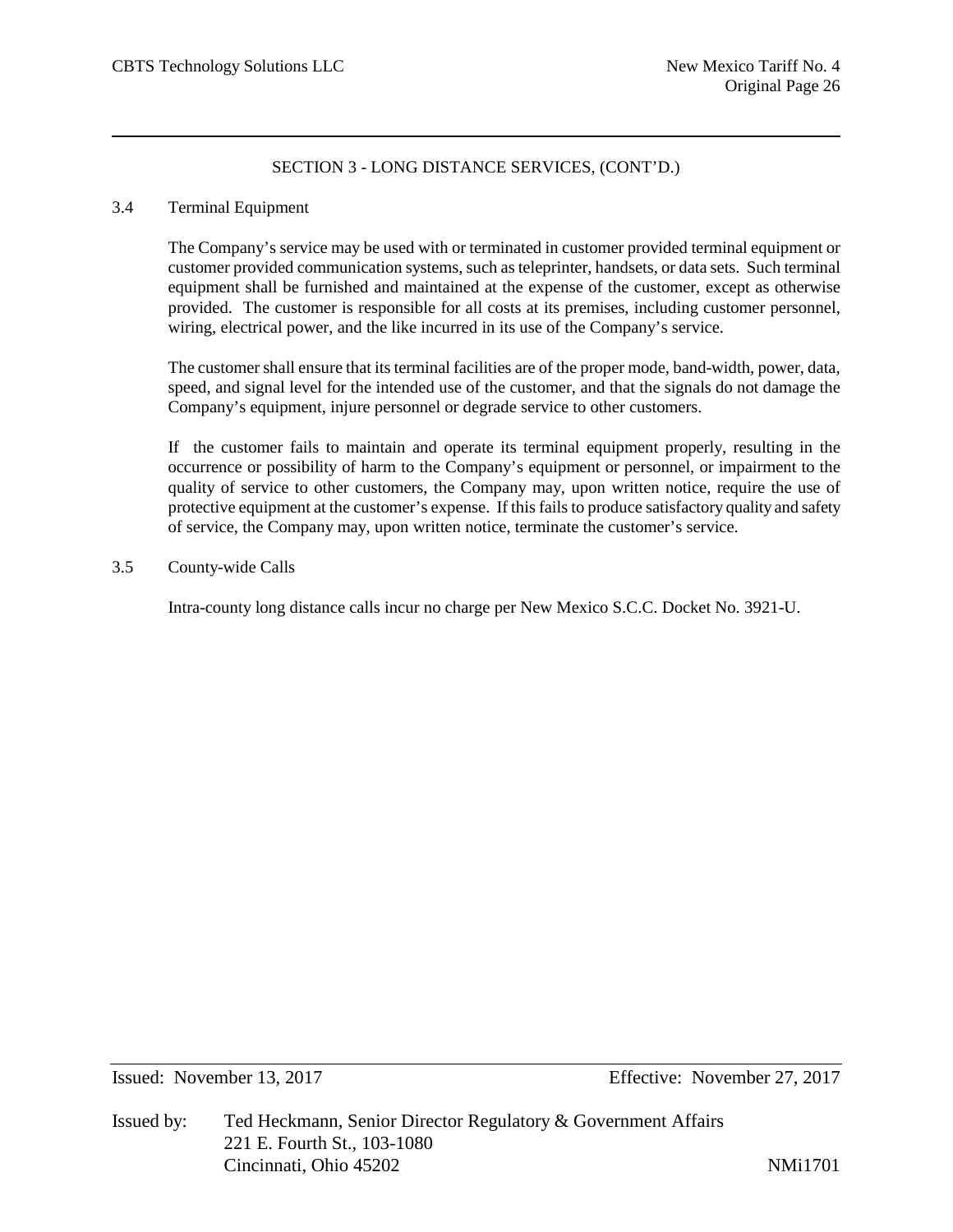## 3.6 Calculation of Distance

Usage charges for all mileage sensitive products are based on the airline distance between rate centers associated with the originating and terminating points of the call.

The airline mileage between rate centers is determined by applying the formula below to the vertical and horizontal coordinates associated with the rate centers involved. The Company uses the rate centers and associated vertical and horizontal coordinates that are currently being used within the industry.

Formula:

$$
\sqrt{\frac{\left(V_{1}-V_{2}\right)^{2}+\left(H_{1}-H_{2}\right)^{2}}{10}}
$$

# 3.7 Minimum Call Completion Rate

The customer can expect a call completion rate of 99% per 100 calls attempted during peak use periods for all Feature Group  $D(1+)$  services. The Company will engineer its switching systems on the basis that ninety-nine percent (99%) of the customers accessing their system will be served during the busy hour.

# 3.8 Special Service Arrangements

Special Service Arrangement charges will be based on the estimated cost of furnishing such services including the cost of operating and maintaining such a service, the cost of equipment and materials used in providing such a service, the cost of installation including engineering, labor supervision, transportation, and the cost of any other specific item associated with the particular Special Service Arrangement request.

Issued by: Ted Heckmann, Senior Director Regulatory & Government Affairs 221 E. Fourth St., 103-1080 Cincinnati, Ohio 45202 NMi1701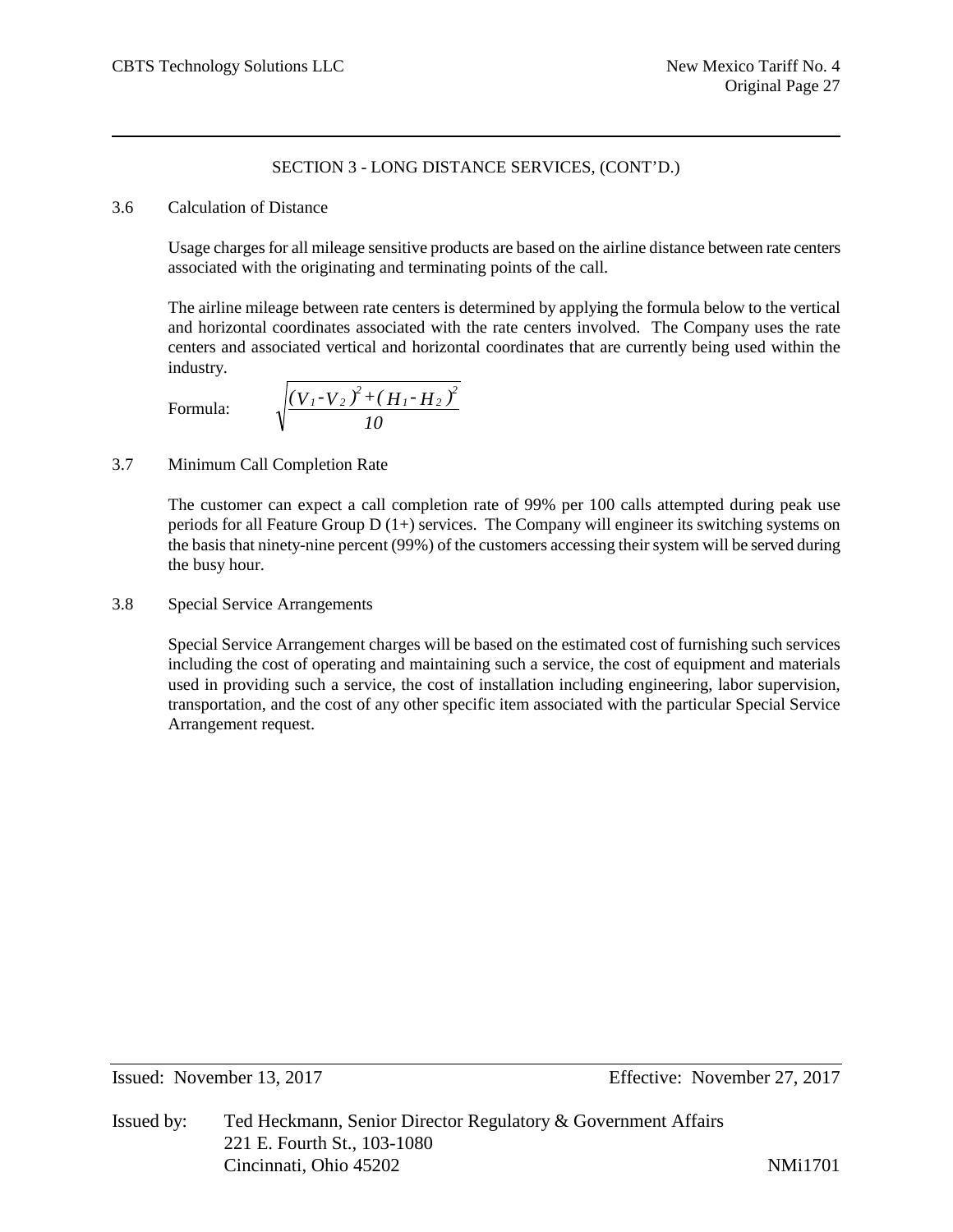## 3.9 General

The Company offers Message Telecommunications Service or MTS, Inbound 800 Service, Calling Card Service and Operator Assisted calling programs. The customer's total monthly use of Carrier's service is charged at the applicable rates per minute set forth herein.

## 3.9.1 Message Telecommunications Service (MTS)

MTS or 1+ dialing is achieved by when the LEC programs the customer's telephone lines to automatically route  $1+$  calls to the Company's network. Service is billed in six (6) second increments with a minimum of 30 seconds for business services and (60) second increments with a minimum of 60 seconds for residential service.

# 3.9.2 Toll Free (i.e., 800/888) Service

Toll Free Service is inbound telecommunications service which permits calls to be completed to the customer's location without charge to the calling party. Access to the service is gained by dialing a ten-digit telephone number which terminates at the customer's location. Toll Free Services originate via normal shared use facilities and are terminated via the customers' local exchange service access line.

The Company will accept a prospective Toll Free Service at customer's request for up to ten (10) toll free telephone numbers and will reserve such numbers on a first-come first-served basis. All request for Toll Free Service number reservations must be written, dated and signed by the customer. The Company does not guarantee the availability of numbers until assigned. The requested Toll Free Service telephone numbers, if available, will be reserved for and furnished to the customer.

If a customer who has received a Toll Free Service number does not subscribe to Toll Free Service within thirty (30) days, the Company reserves the right to re-assign the number to another customer.

Issued: November 13, 2017 Effective: November 27, 2017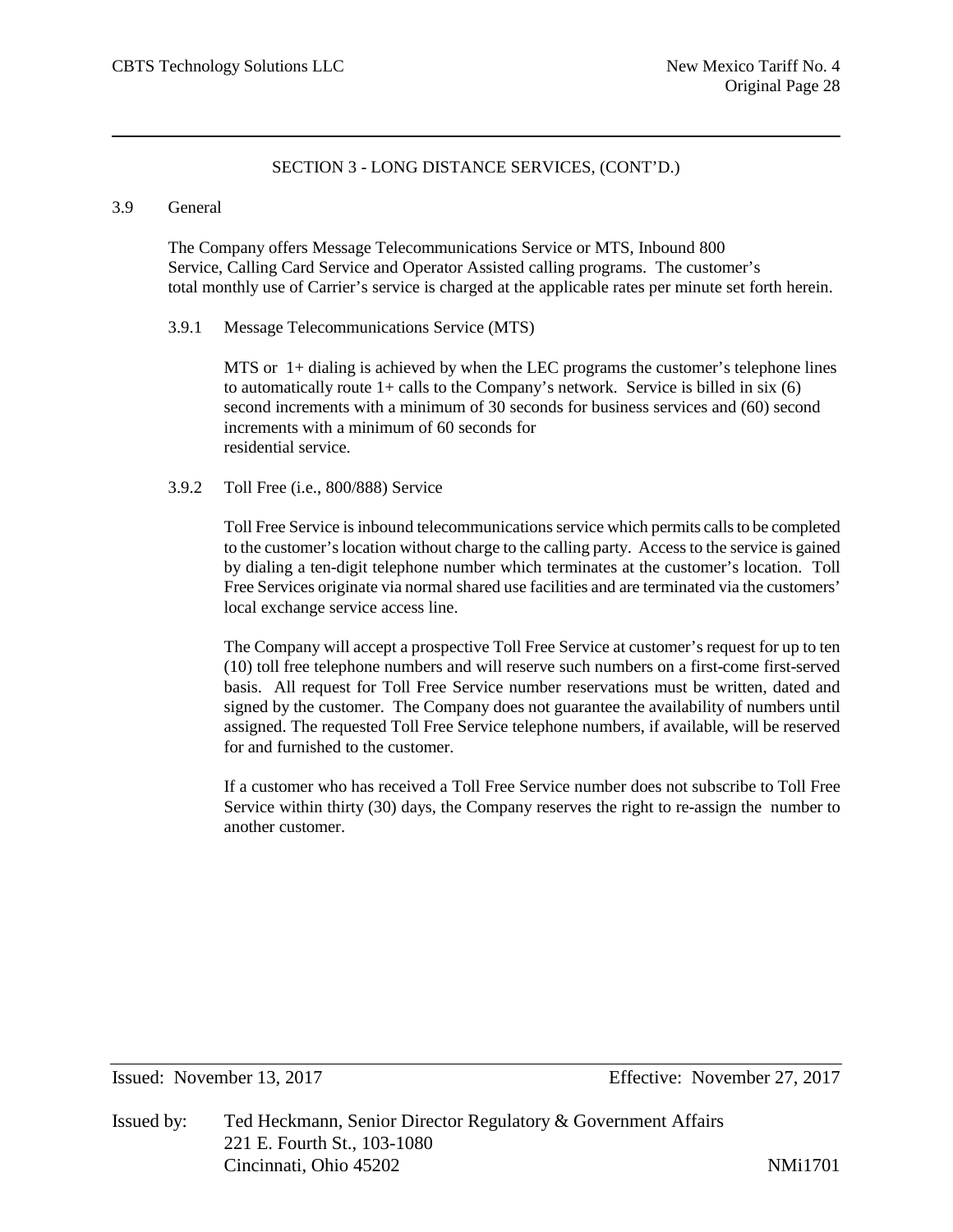- 3.9 General, (Cont'd.)
	- 3.9.3 Calling Card Service

Calling Card Service allows subscribers who are away from home or office to place calls by gaining access to the Company's network via an 800 number. Calling Card Service is provided upon request to presubscribed customer and is not a stand-alone product.

3.9.4 Directory Assistance

Listed telephone numbers will be provided to requesting customers at a per call charge.

- 3.10 Usage Charges and Billing Increments
	- 3.10.1 Usage Charges

Usage charges are determined by the time of day rate periods and minutes of use within each rate period. The rate period is determined by the time and day of call origination at the customer's location.

3.10.2 Billing Increments

Unless specifically stated in the product description, usage is billed in sixty (60) second increments.

### 3.11 Casual Calling Plan

Allows an end user who does not have a current account with the Company, to have access to the Company's network and the subsequent use of service. Access is obtained by dialing the Company's access code.

Per Minute Rate: \$0.20

Issued: November 13, 2017 Effective: November 27, 2017

Issued by: Ted Heckmann, Senior Director Regulatory & Government Affairs 221 E. Fourth St., 103-1080 Cincinnati, Ohio 45202 NMi1701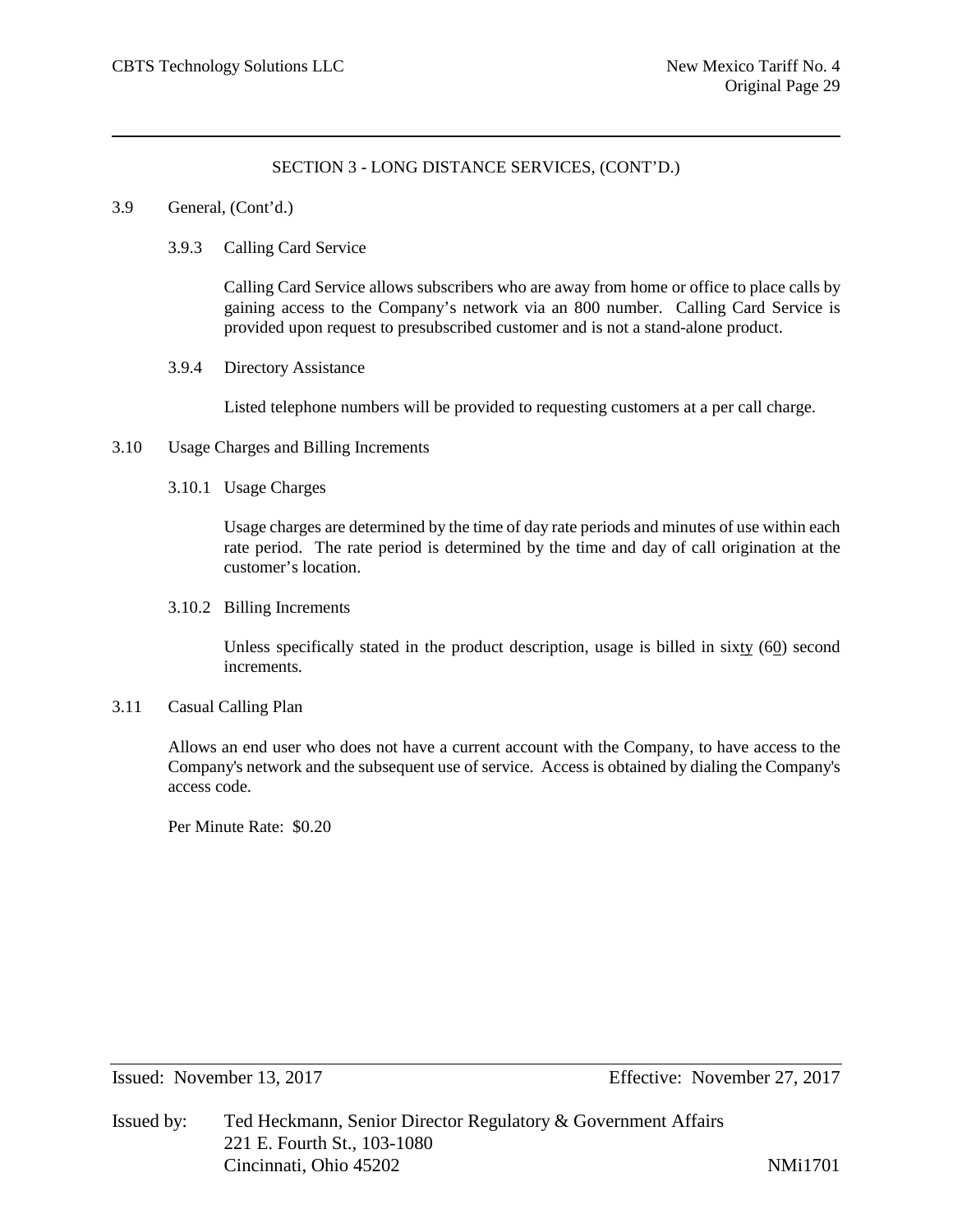## 3.12 Pay Telephone (Payphone) Surcharge

A surcharge shall be assessed for each call made from a pay telephone to a Company-provided tollfree number or placed by using a travel card and dialing the Company's prefix in the form 101XXXX. This charge is to compensate the Company for the Federal Communications Commission assessment which is paid by the Company to pay telephone service providers for the use of their pay telephone instruments.

Per Call Charge:  $$0.60$ 

## 3.13 Calling Card Services

Per Minute Rates (unless stated otherwise in toll plan rates)

Residence \$0.25/minute Business \$0.23/minute

Surcharge Domestic \$0.69 per call

3.14 Toll Free (i.e., 800/888) Service Rates

| <b>Monthly Service Charge</b> | \$7.50                                                           |
|-------------------------------|------------------------------------------------------------------|
| Time of Day Routing Service:  | \$100.00 per setup, change or removal                            |
| Area Code blocking:           | \$100.00 per setup, change or removal                            |
| 800 Directory Service:        | \$Monthly Service Charge - \$13.69<br>\$Initial Charge - \$15.00 |

3.15 Directory Assistance Charge

Per Call Charge \$0.99

Issued: November 13, 2017 Effective: November 27, 2017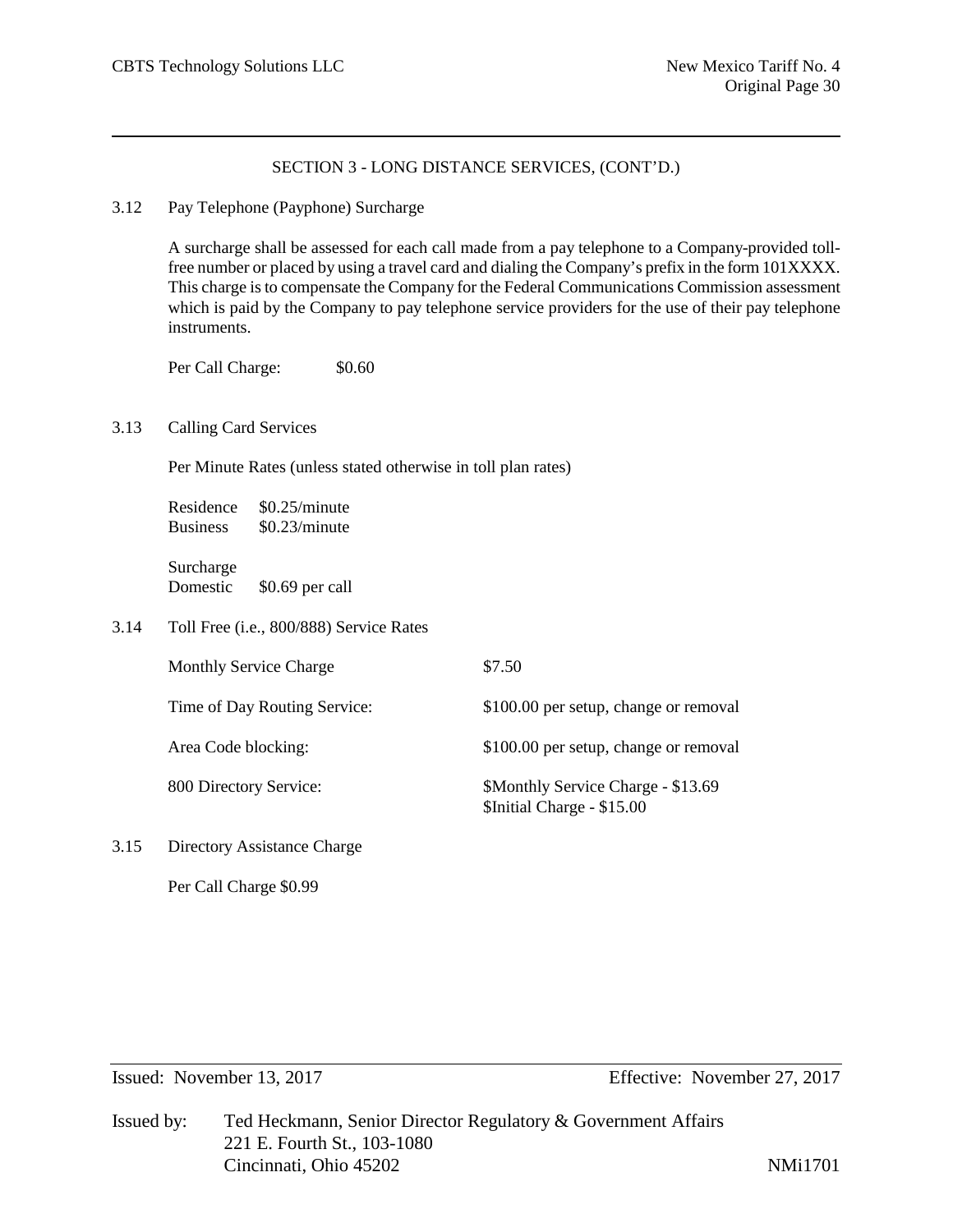## 3.16 Operator Services

Operator services are available to Consumers from any Customer location. Operator Services allows the Consumer to place a call from a Customer location and arrange for billing other than to the originating telephone number. Calls are rounded up to the next whole minute for billing purposes and are billed to the Consumer through the monthly bill of the Consumer's local exchange carrier.

The following billing arrangements are available to Consumers through the Company's Operator Services:

## a. Customer Dialed Calling/Credit Card

This is a service whereby the end user dials all of the digits necessary to route and bill the call without any operator assistance. Such calls may be billed either to a telephone company issued calling card or a commercial credit card.

# b. Operator Station

This is a service whereby the caller places a non-person-to-person call with the assistance of an operator (live or automated). When placing an operator station call, the caller is connected to a non-specified individual at the terminating end. Such calls may be billed to a calling card, credit card, the called number (collect) or a valid third-party telephone number.

# c. Person-to-Person

This is a service whereby the person originating the call specifies to CBTS Technology Solutions LLC's operator a particular person to be reached, or a particular person, station, room number, department, or office to be reached through a PBX attendant. Person-to-person calls may be billed to a calling card, credit card, the called number (collect) or a valid thirdparty telephone number.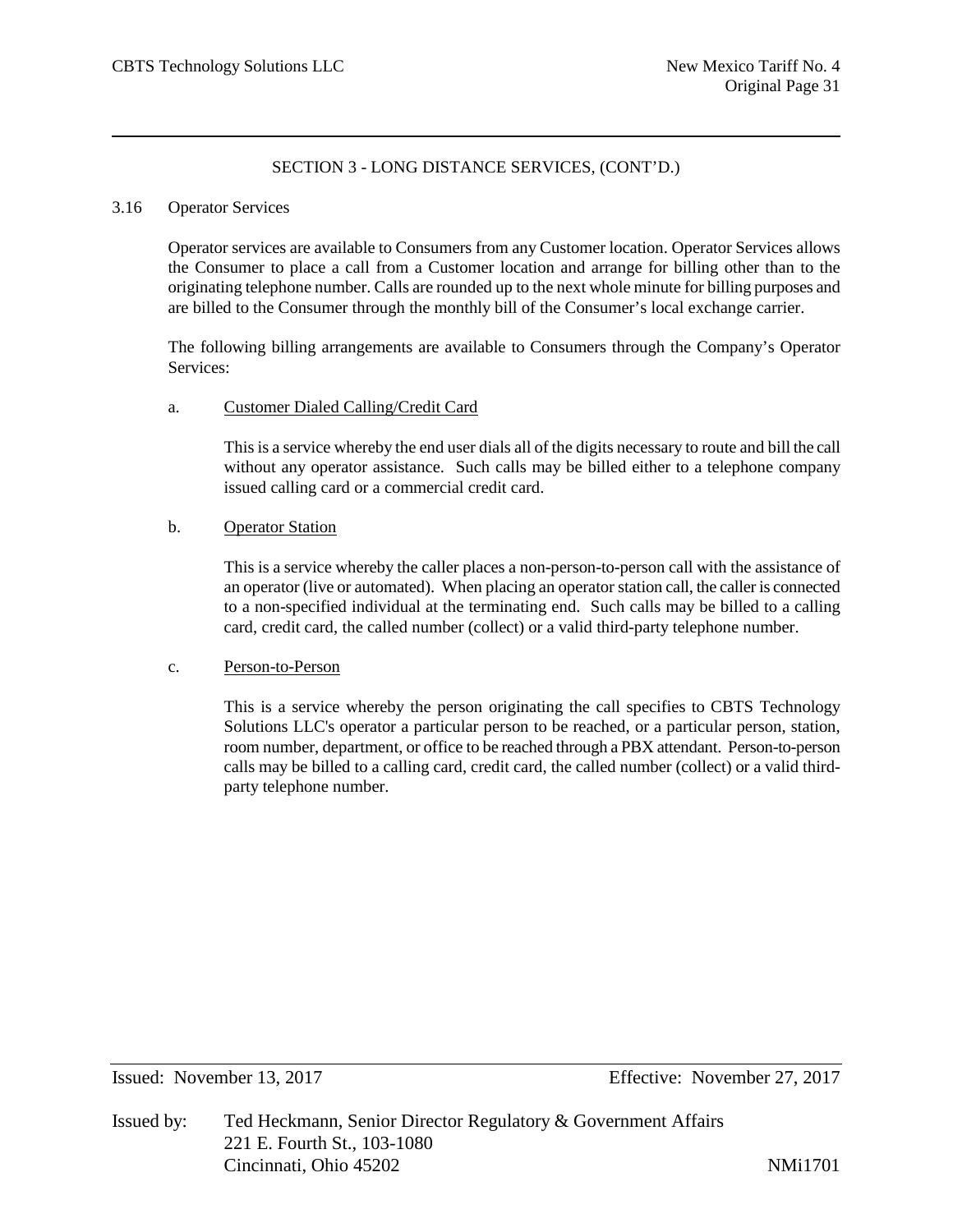# 3.17 Operator Services, (Cont'd.)

3.17.1 Rates

Per Minute Rates:

# \$.99/minute

Operator Assisted Service Charges:

| <b>Customer Dialed Calling Card Station</b> | \$1.20 |
|---------------------------------------------|--------|
| <b>Operator Dialed Calling Card</b>         | \$2.25 |
| <b>Operator Station</b>                     | \$2.25 |
| <b>Billed to Third Party</b>                | \$2.35 |
| Person to Person                            | \$4.90 |
|                                             |        |

Issued: November 13, 2017 Effective: November 27, 2017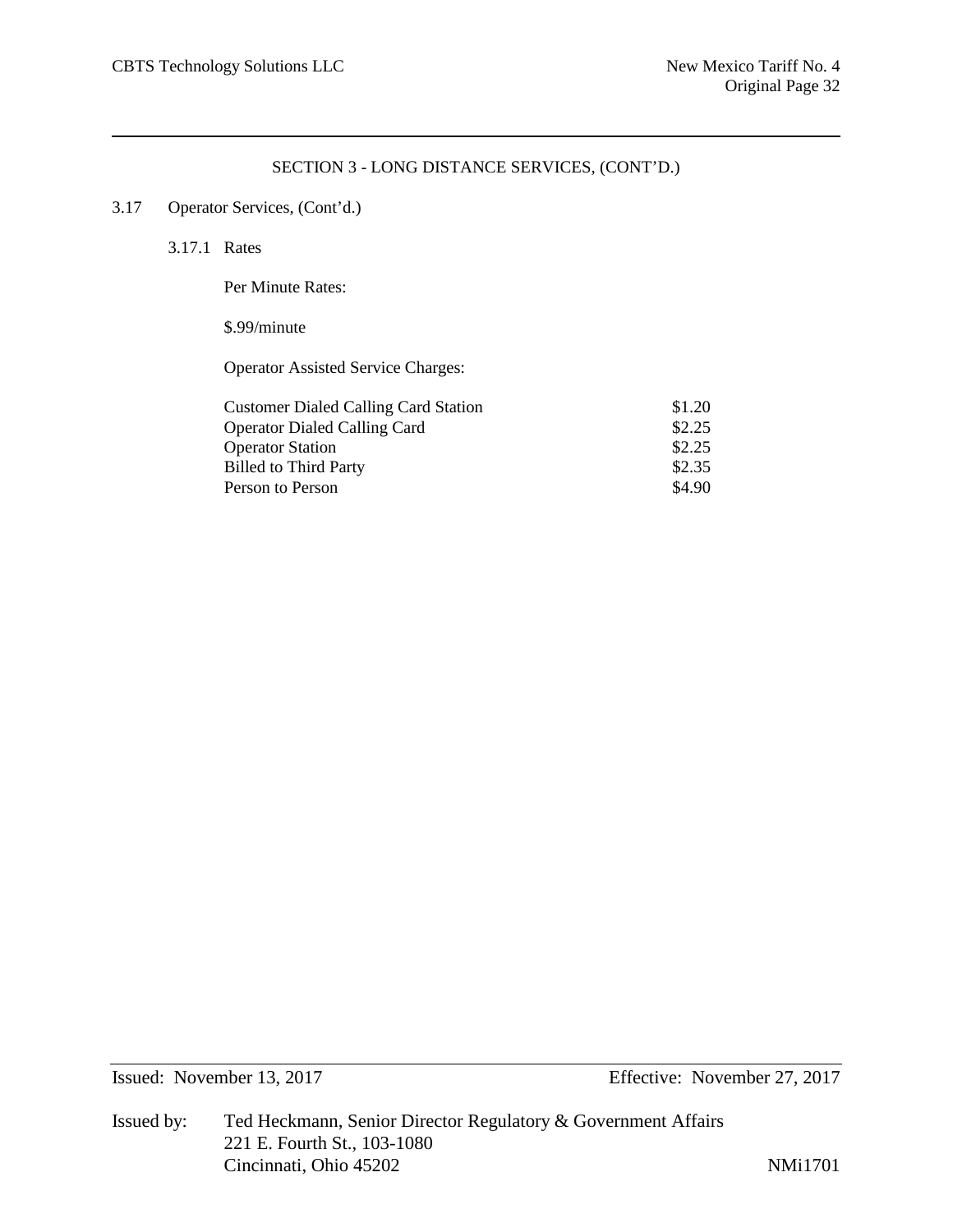## 3.18 Residential Toll Plans

# 3.18.1 Service Descriptions

3.18.1.1 AnyTime 500 (Product 64)

For a monthly service fee, customers subscribing to this plan will receive 500 minutes of outbound domestic long distance each month. A per minute rate will apply after the initial 500 minutes. Plan includes a calling card. 8XX service is available for a monthly fee. Call detail will be provided on monthly bills only when plan minutes are exceeded or upon customer's request.

# 3.18.1.2 AnyTime 750 (Product 189)

For a monthly service fee, customers subscribing to this plan will receive 750 minutes of outbound domestic long distance each month. A per minute rate will apply after the initial 750 minutes. Plan includes a calling card. 8XX service is available for a monthly fee. Call detail will be provided on monthly bills only when plan minutes are exceeded or upon customer's request.

## 3.18.1.3 AnyTime 1000 (Product 198)

For a monthly service fee, customers subscribing to this plan will receive 1000 minutes of outbound domestic long distance each month. A per minute rate will apply after the initial 1000 minutes. Plan includes a calling card. 8XX service is available for a monthly fee. Call detail will be provided on monthly bills only when plan minutes are exceeded or upon customer's request.

# 3.18.1.4 Basic II (Product 368)

Customers subscribing to this plan will receive a \$.10 per minute rate on Intrastate 1+ outbound service. There is a monthly, minimum usage charge associated with this plan. Calls that will be applied to the minimum usage include inbound and outbound toll calls, calling card calls; collect calls, and operator-assisted calls. Plan includes a calling card.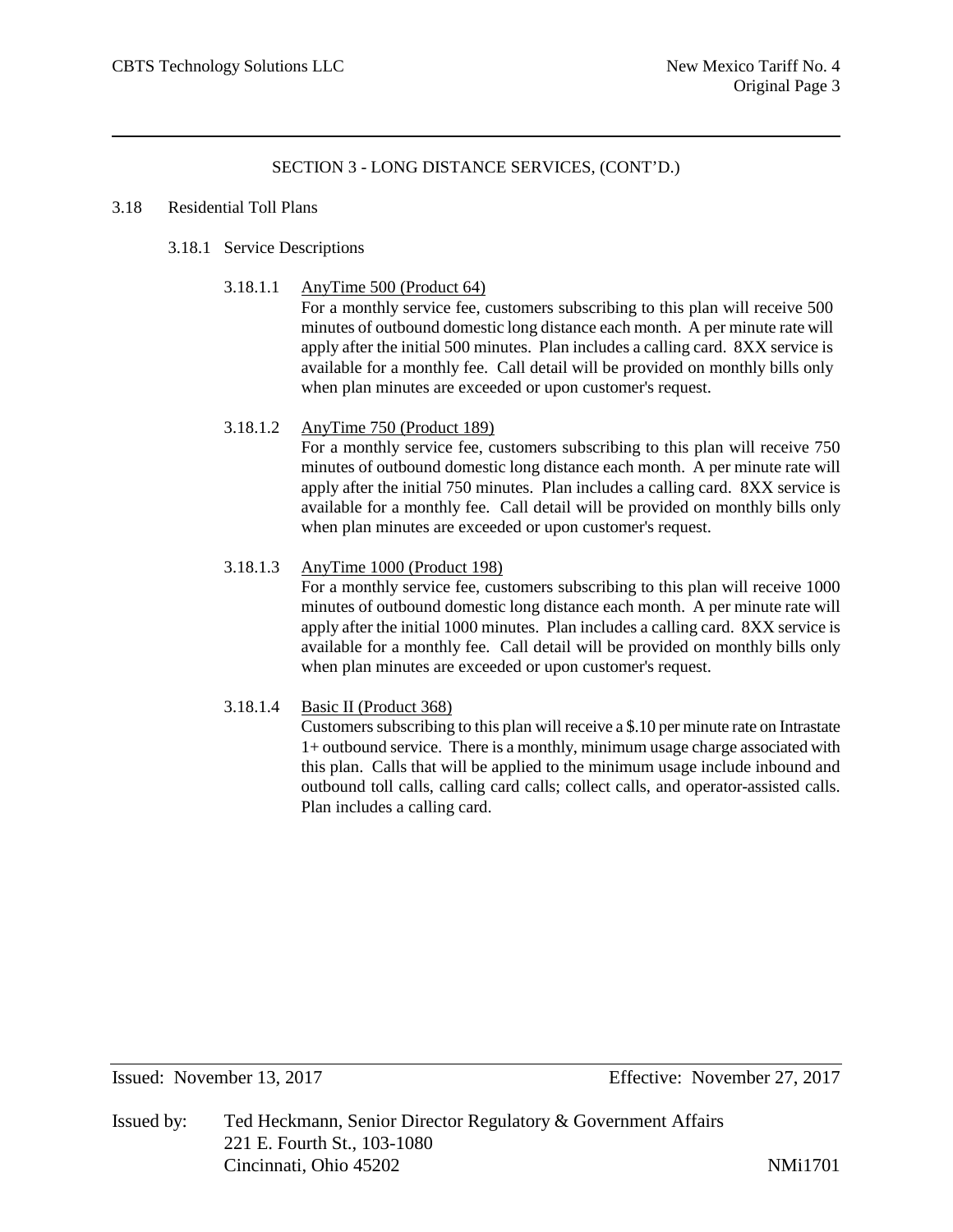## 3.18 Residential Toll Plans, (Cont'd.)

- 3.18.1 Service Descriptions, (Cont'd.)
	- 3.18.1.5 AnyTime 100 (Product 591)

For a monthly service fee, customers subscribing to this plan will receive 100 minutes of outbound domestic long distance each month. A per minute rate will apply after the initial 100 minutes. Plan includes a calling card. 8XX service is available for a monthly fee. Call detail will be provided on monthly bills only when plan minutes are exceeded or upon customer's request.

# 3.18.1.6 AnyTime 5000 (Product 597)

For a monthly service fee, customers subscribing to this plan will receive 5000 minutes of outbound domestic long distance each month. A per minute rate will apply after the initial 5000 minutes. Plan includes a calling card. 8XX service is available for a monthly fee. Call detail will be provided on monthly bills only when plan minutes are exceeded or upon customer's request.

# 3.18.1.7 AnyTime 375 (Product 951)

For a monthly service fee, customers subscribing to this plan will receive 375 minutes of outbound domestic long distance each month. A per minute rate will apply after the initial 375 minutes. Plan includes a calling card. 8XX service is available for a monthly fee. Call detail will be provided on monthly bills only when plan minutes are exceeded or upon customer's request.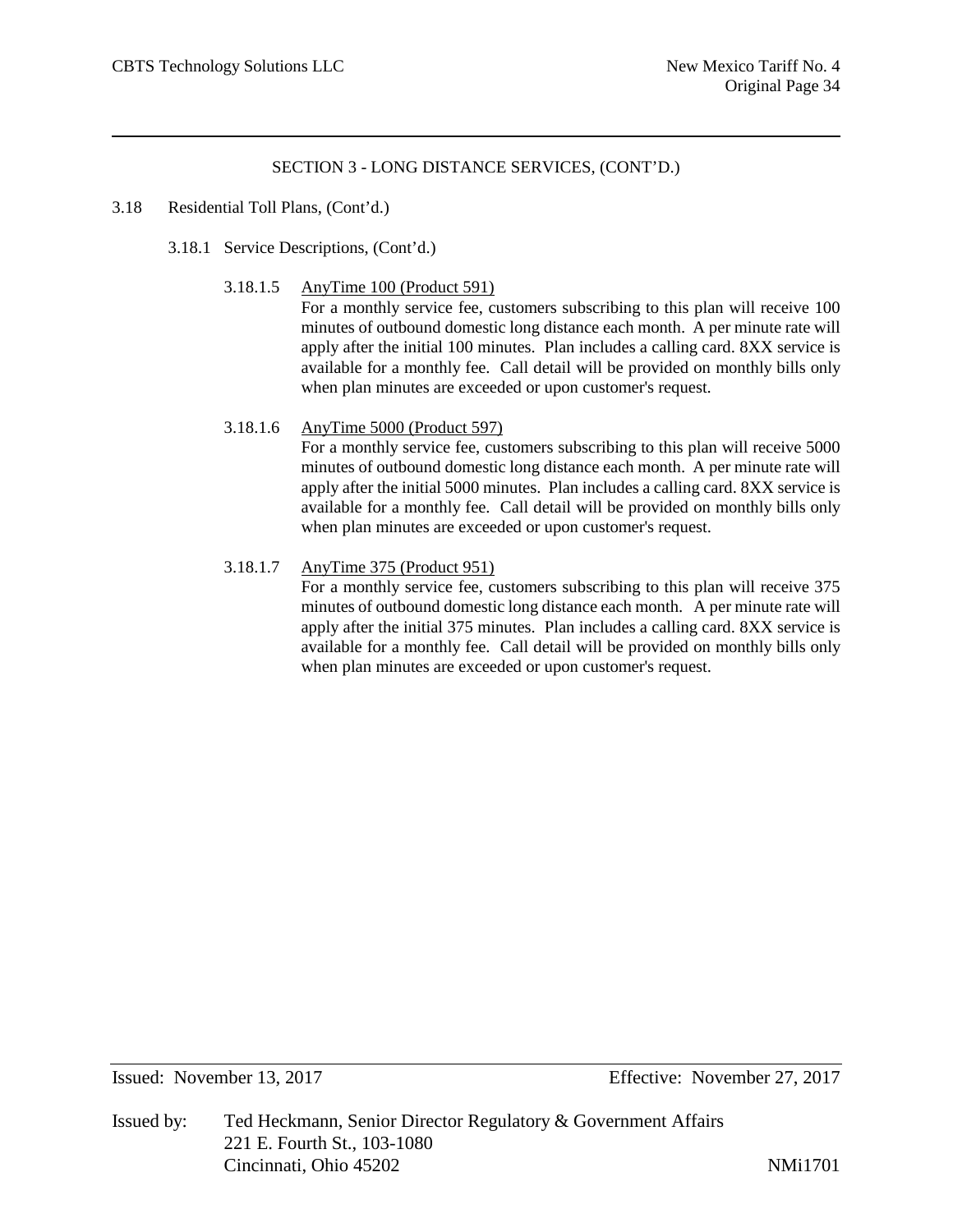## 3.19 Residential Toll Plans, (Cont'd.)

## 3.19.2 Rates and Charges

3.19.2.1 AnyTime 500 (Product 64)

|  |                                                                          | <b>Rates Per Minute</b> |  |  |  |
|--|--------------------------------------------------------------------------|-------------------------|--|--|--|
|  | $1+$ Outbound                                                            | \$0.06                  |  |  |  |
|  | 8XX Inbound                                                              | \$0.06                  |  |  |  |
|  | Monthly Service Fee: \$20.00                                             |                         |  |  |  |
|  | Outbound rate applies after the first 500 domestic direct dialed minutes |                         |  |  |  |
|  | 3.19.2.2 AnyTime 750 (Product 189)                                       |                         |  |  |  |
|  |                                                                          | <b>Rates Per Minute</b> |  |  |  |
|  | $1+$ Outbound/8XX Inbound                                                | \$0.06                  |  |  |  |
|  | 8XX Inbound                                                              | \$0.06                  |  |  |  |
|  | Monthly Service Fee: \$30.00                                             |                         |  |  |  |
|  | Outbound rate applies after the first 750 domestic direct dialed minutes |                         |  |  |  |

3.19.2.3 AnyTime 1000 (Product 198)

|                              | Rates Per Minute                                                          |
|------------------------------|---------------------------------------------------------------------------|
| $1+$ Outbound                | \$0.06                                                                    |
| 8XX Inbound                  | \$0.06                                                                    |
| Monthly Service Fee: \$40.00 |                                                                           |
|                              | Outbound rate applies after the first 1000 domestic direct dialed minutes |

3.19.2.4 Basic II (Product 368) Rates Per minute  $1+$  Outbound  $$0.10$  $8XX$  Inbound  $80.15$ Monthly minimum usage charge: \$6.95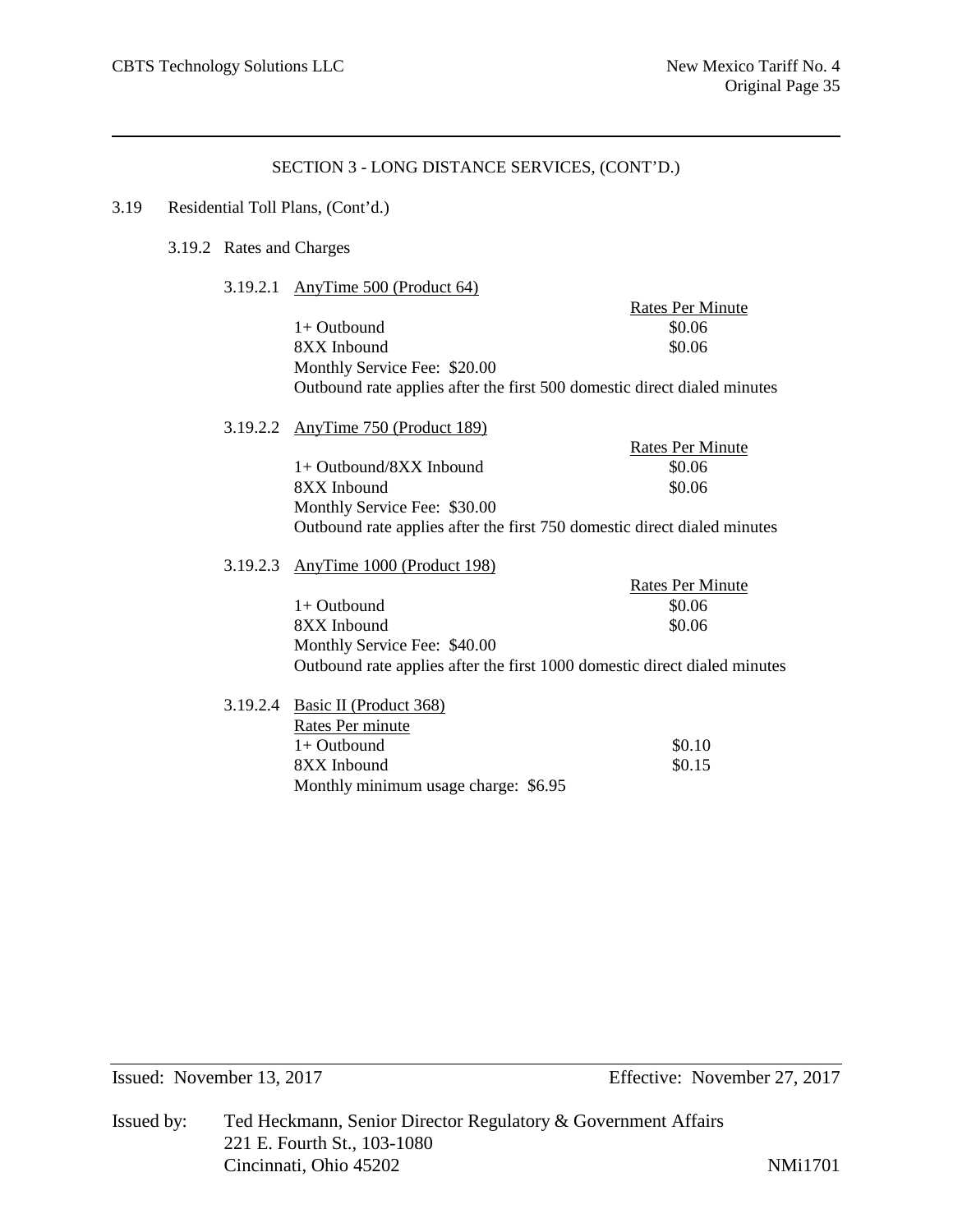## 3.19 Residential Toll Plans, (Cont'd.)

3.19.2 Rates and Charges, (Cont'd.)

3.19.2.5 AnyTime 100 (Product 591)

Rates Per minute  $1+$  Outbound  $$0.07$  $8XX$  Inbound  $$0.07$ Monthly Service Fee: \$10.00 Outbound rate applies after the first 100 domestic direct dialed minutes

3.19.2.6 AnyTime 5000 (Product 597) Rates Per minute  $1+$  Outbound  $$0.06$  $8XX$  Inbound  $$0.06$ Monthly Service Fee: \$200.00 Outbound rate applies after the first 5000 domestic direct dialed minutes

3.19.2.7 AnyTime 375 (Product 951)

Rates Per minute  $1+$  Outbound  $$0.07$ 8XX Inbound \$0.07 Monthly Service Fee: \$15.00 Outbound rate applies after the first 375 domestic direct dialed minutes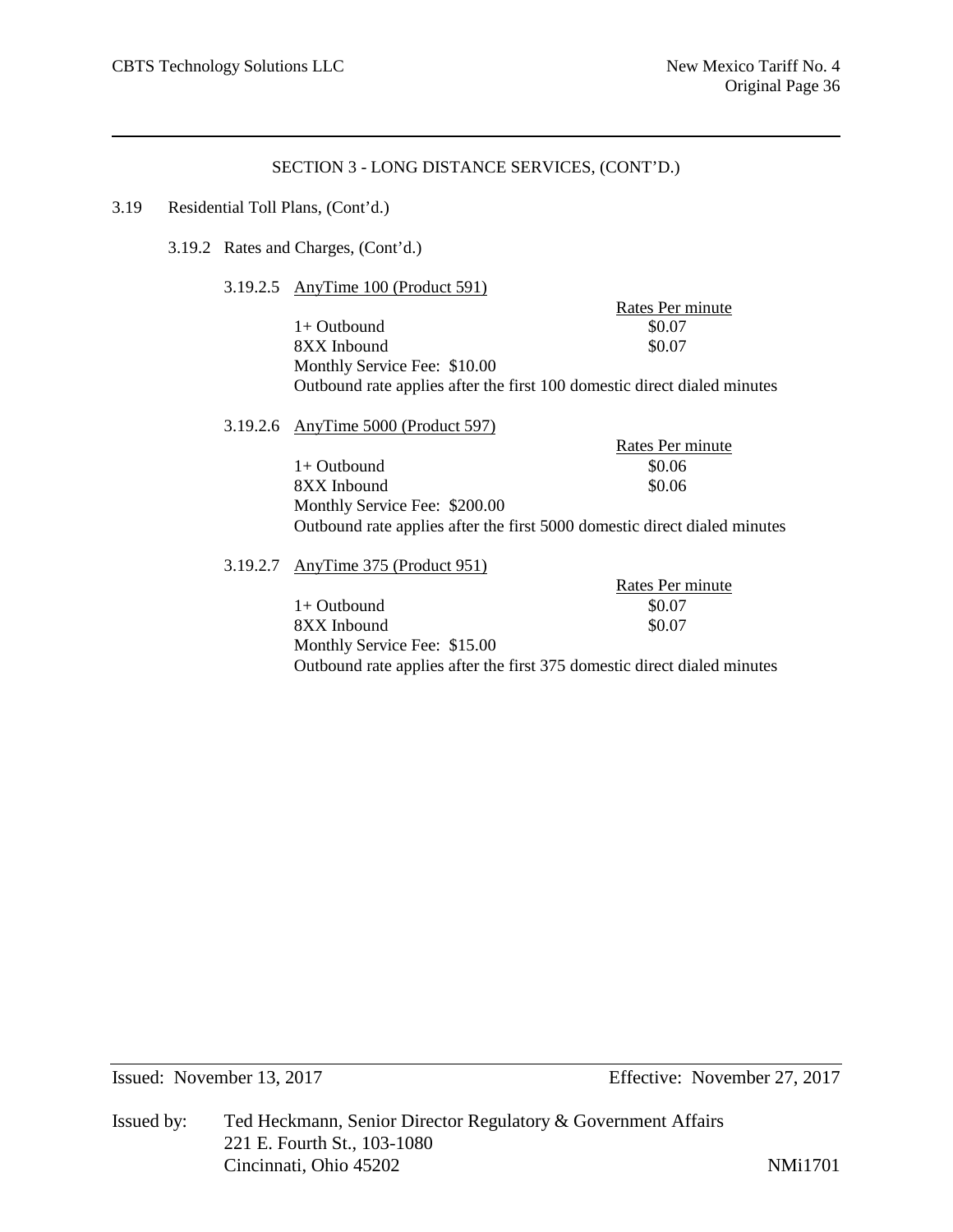## 3.20 Business Toll Plans

- 3.20.1 Service Descriptions
	- 3.20.1.1 AnyTime 500 (Product 391)

For a monthly service fee, customers subscribing to this plan will receive 500 minutes of outbound domestic long distance each month. A per minute rate will apply after the initial 500 minutes. Plan includes one a calling card. 8XX service is available for a monthly fee. Call detail will be provided on monthly bills only when plan minutes are exceeded or upon customer's request.

- 3.20.1.2 AnyTime 750 (Product 393) For a monthly service fee, customers subscribing to this plan will receive 750 minutes of outbound domestic long distance each month. A per minute rate will apply after the initial 750 minutes. Plan includes one a calling card. 8XX service is available for a monthly fee. Call detail will be provided on monthly bills only when plan minutes are exceeded or upon customer's request.
- 3.20.1.3 AnyTime 1000 (Product 395) For a monthly service fee, customers subscribing to this plan will receive 1000 minutes of outbound domestic long distance each month. A per minute rate will apply after the initial 1000 minutes. Plan includes a calling card. 8XX service is available for a monthly fee. Call detail will be provided on monthly bills only when plan minutes are exceeded or upon customer's request.
- 3.20.1.4 Business Basic II (Product 358) Business Customers subscribing to this plan will receive a \$.09 per minute rate on Intrastate  $1+$  outbound service. There is a monthly, minimum usage charge associated with this plan. Calls that will be applied to the minimum usage include inbound and outbound toll calls, calling card calls; collect calls, and operator-assisted calls. Plan includes a calling card.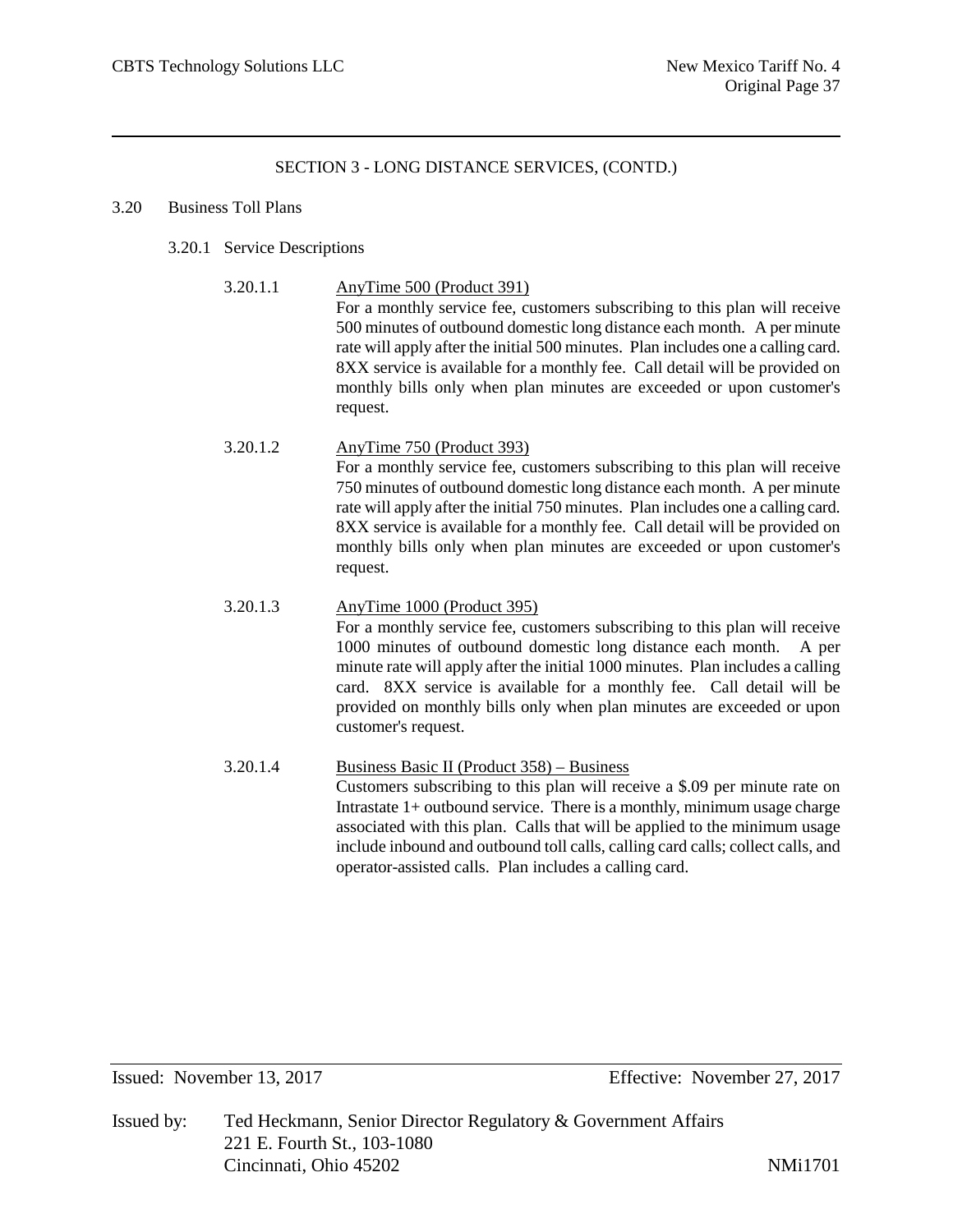## 3.20 Business Toll Plans, (Cont'd.)

- 3.20.1 Service Descriptions (Cont'd.)
	- 3.20.1.5 AnyTime 100 (Product 593)

For a monthly service fee, customers subscribing to this plan will receive 100 minutes of outbound domestic long distance each month. A per minute rate will apply after the initial 100 minutes. Plan includes a calling card. 8XX service is available for a monthly fee. Call detail will be provided on monthly bills only when plan minutes are exceeded or upon customer's request.

## 3.20.1.6 AnyTime 375 (Product 948)

For a monthly service fee, customers subscribing to this plan will receive 375 minutes of outbound domestic long distance each month. A per minute rate will apply after the initial 375 minutes. Plan includes a calling card. 8XX service is available for a monthly fee. Call detail will be provided on monthly bills only when plan minutes are exceeded or upon customer's request.

## 3.20.1.7 AnyTime 4000 (Product 475)

For a monthly service fee, customers subscribing to this plan will receive 4000 minutes of outbound domestic long distance each month. A per minute rate will apply after the initial 4000 minutes. Plan includes a calling card. 8XX service is available for a monthly fee.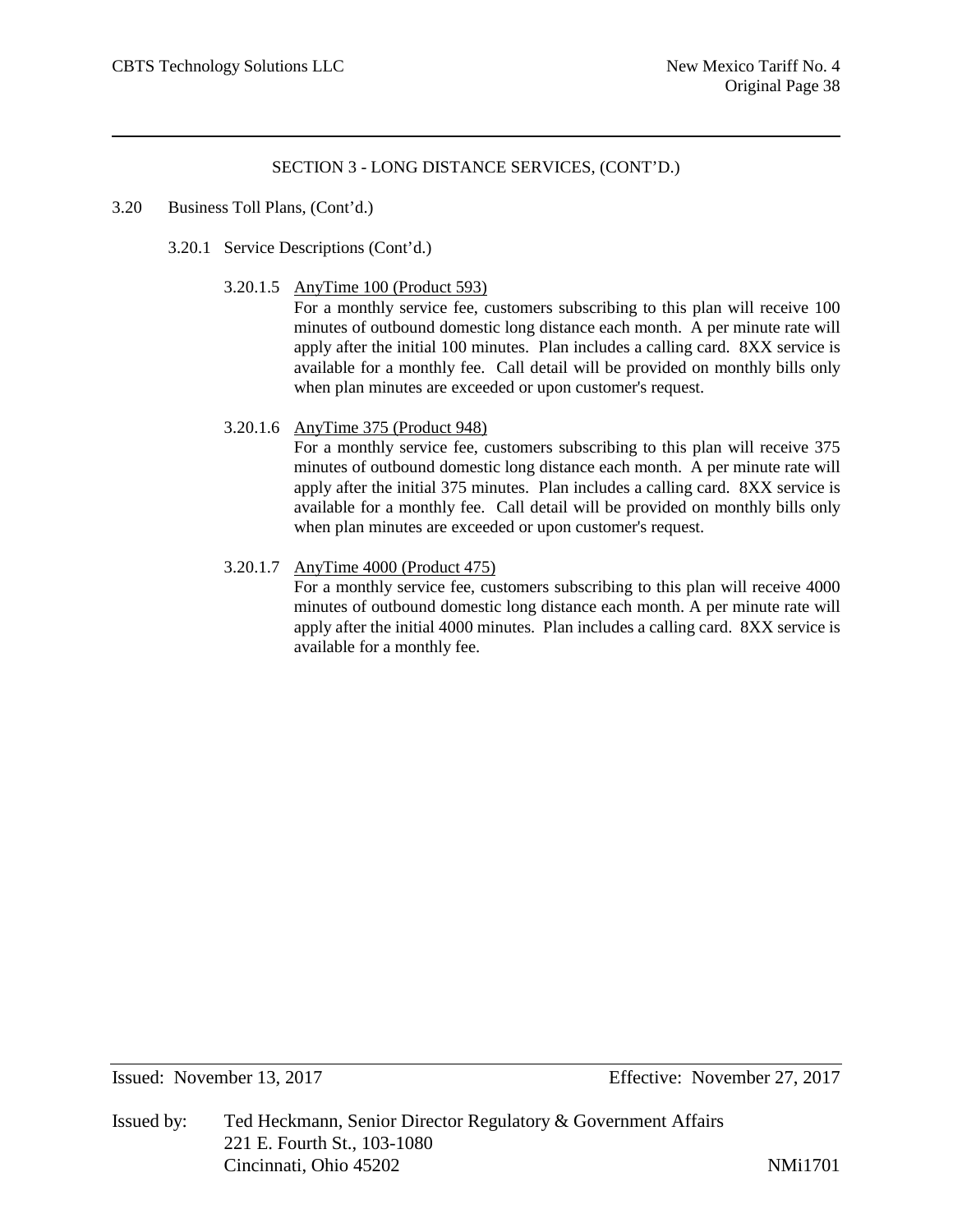## 3.20 Business Toll Plans, (Cont'd.)

# 3.20.2 Rates and Charges

### 3.20.2.1 AnyTime 500 (Product 391)

Rates Per Minute  $1+$  Outbound  $$0.06$ 8XX Inbound \$0.06 Monthly Service Fee: \$20.00 Outbound rate applies after the first 500 domestic direct dialed minutes

3.20.2.2 AnyTime 750 (Product 393)

Rates Per Minute  $1+$  Outbound  $$0.06$ 8XX Inbound \$0.06 Monthly Service Fee: \$30.00 Outbound rate applies after the first 750 domestic direct dialed minutes

### 3.20.2.3 AnyTime 1000 (Product 395)

Rates Per Minute 1+ Outbound \$0.06 8XX Inbound \$0.06 Monthly Service Fee: \$40.00 Outbound rate applies after the first 1000 domestic direct dialed minutes

### 3.20.2.4 Business Basic II (Product 358)

Rates Per minute  $1+$  Outbound  $$0.09$  $8XX$  Inbound  $80.15$ Monthly minimum usage charge: \$6.95